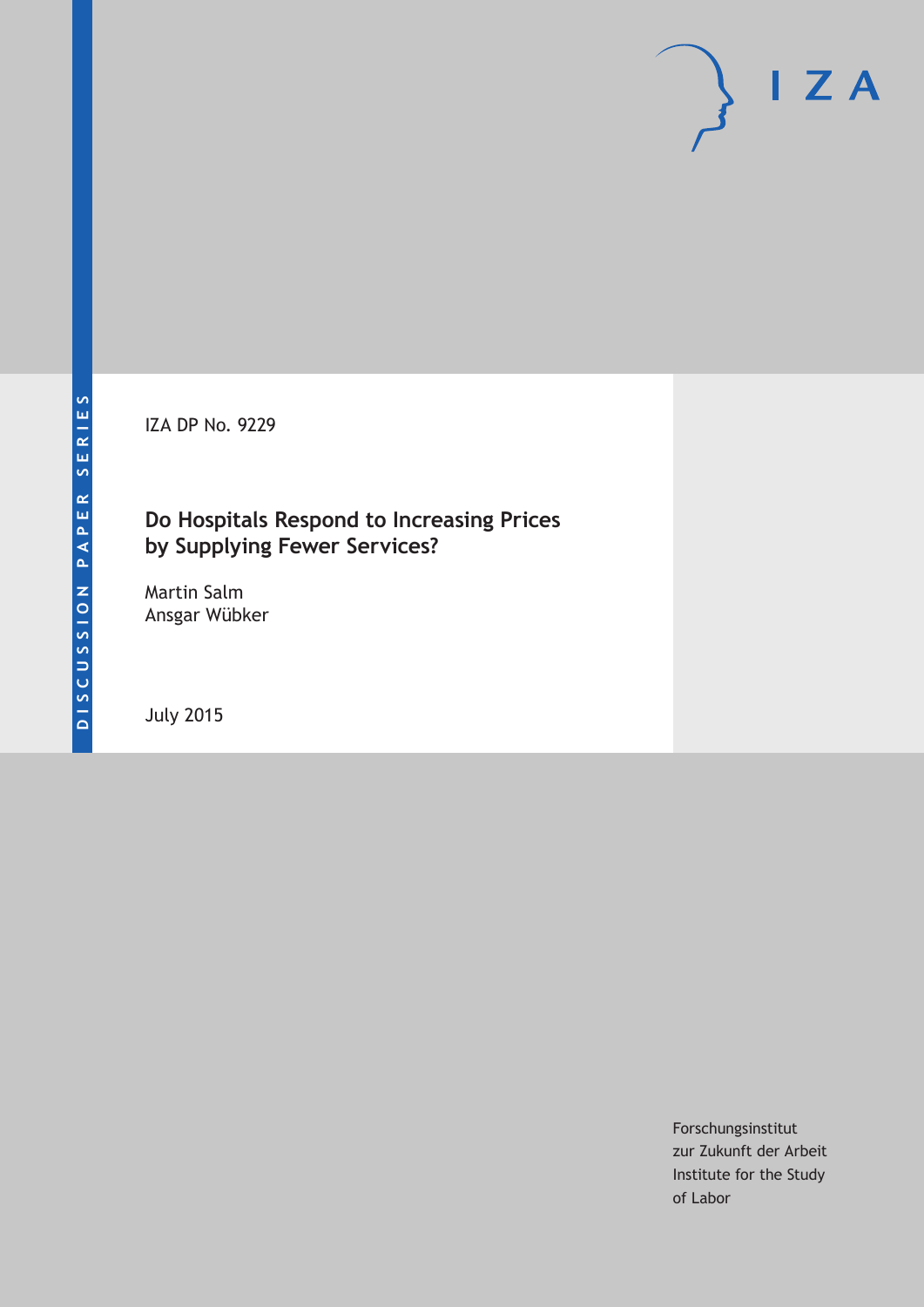# **Do Hospitals Respond to Increasing Prices by Supplying Fewer Services?**

## **Martin Salm**

*CentER, Tilburg University and IZA* 

## **Ansgar Wübker**

*RWI* 

Discussion Paper No. 9229 July 2015

IZA

P.O. Box 7240 53072 Bonn **Germany** 

Phone: +49-228-3894-0 Fax: +49-228-3894-180 E-mail: iza@iza.org

Any opinions expressed here are those of the author(s) and not those of IZA. Research published in this series may include views on policy, but the institute itself takes no institutional policy positions. The IZA research network is committed to the IZA Guiding Principles of Research Integrity.

The Institute for the Study of Labor (IZA) in Bonn is a local and virtual international research center and a place of communication between science, politics and business. IZA is an independent nonprofit organization supported by Deutsche Post Foundation. The center is associated with the University of Bonn and offers a stimulating research environment through its international network, workshops and conferences, data service, project support, research visits and doctoral program. IZA engages in (i) original and internationally competitive research in all fields of labor economics, (ii) development of policy concepts, and (iii) dissemination of research results and concepts to the interested public.

IZA Discussion Papers often represent preliminary work and are circulated to encourage discussion. Citation of such a paper should account for its provisional character. A revised version may be available directly from the author.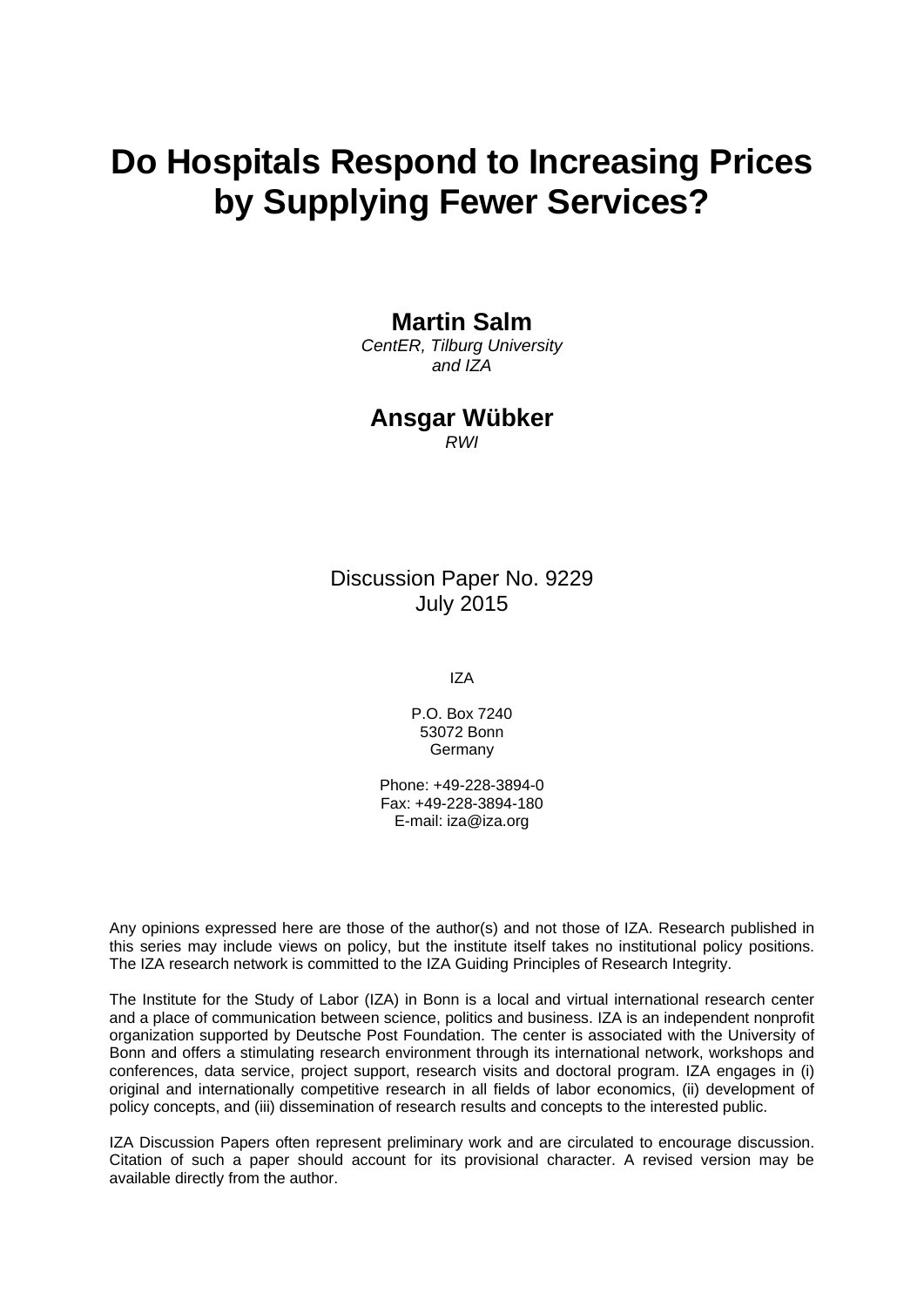IZA Discussion Paper No. 9229 July 2015

## **ABSTRACT**

## **Do Hospitals Respond to Increasing Prices by Supplying Fewer Services?\***

Medical providers often have a significant influence on treatment decisions which they can use in their own financial interest. Classical models of supplier-induced demand predict that medical providers will supply fewer services if they face increasing prices. We test this prediction based on a reform of hospital financing in Germany. Uniquely, this reform changed the overall level of reimbursement – with increasing prices for some hospitals and decreasing prices for others – without affecting the relative prices for different types of patients. Based on administrative data, we find that hospitals do indeed react to increasing prices by reducing service supply.

JEL Classification: 111, L10, L21

Keywords: physician-induced demand, hospital care, prospective payment

Corresponding author:

 $\overline{a}$ 

Martin Salm Tilburg University P.O. Box 90153 5000 LE Tilburg The Netherlands E-mail: m.salm@tilburguniversity.edu

<sup>\*</sup> The authors thank Boris Augurzky, Padmaja Ayyagari, Jan Boone, Mary Deely, Tobias Klein, Peter Kooreman, Ellen Meara, Robert Nuscheler, Jonas Schreyögg, and Jonathan Skinner for their valuable comments and suggestions as well as participants at the conference of the American Society of Health Economists in Los Angeles, the workshop on health economics in Heidelberg, the workshop on health econometrics in Wuppertal, the conference of the German Association for Health Economics in Bielefeld, the meeting of young micro-econometricians in Mannheim, the workshop on applied microeconomics in Odense, and seminar participants at the Universities of Bochum, Duisburg-Essen, Erlangen-Nuremberg, Groningen, and Tilburg. We thank the German Statistical Office for allowing access to data and Adam Pilny for making data on hospital mergers available to us. The financial support of the Fritz Thyssen Foundation is gratefully acknowledged.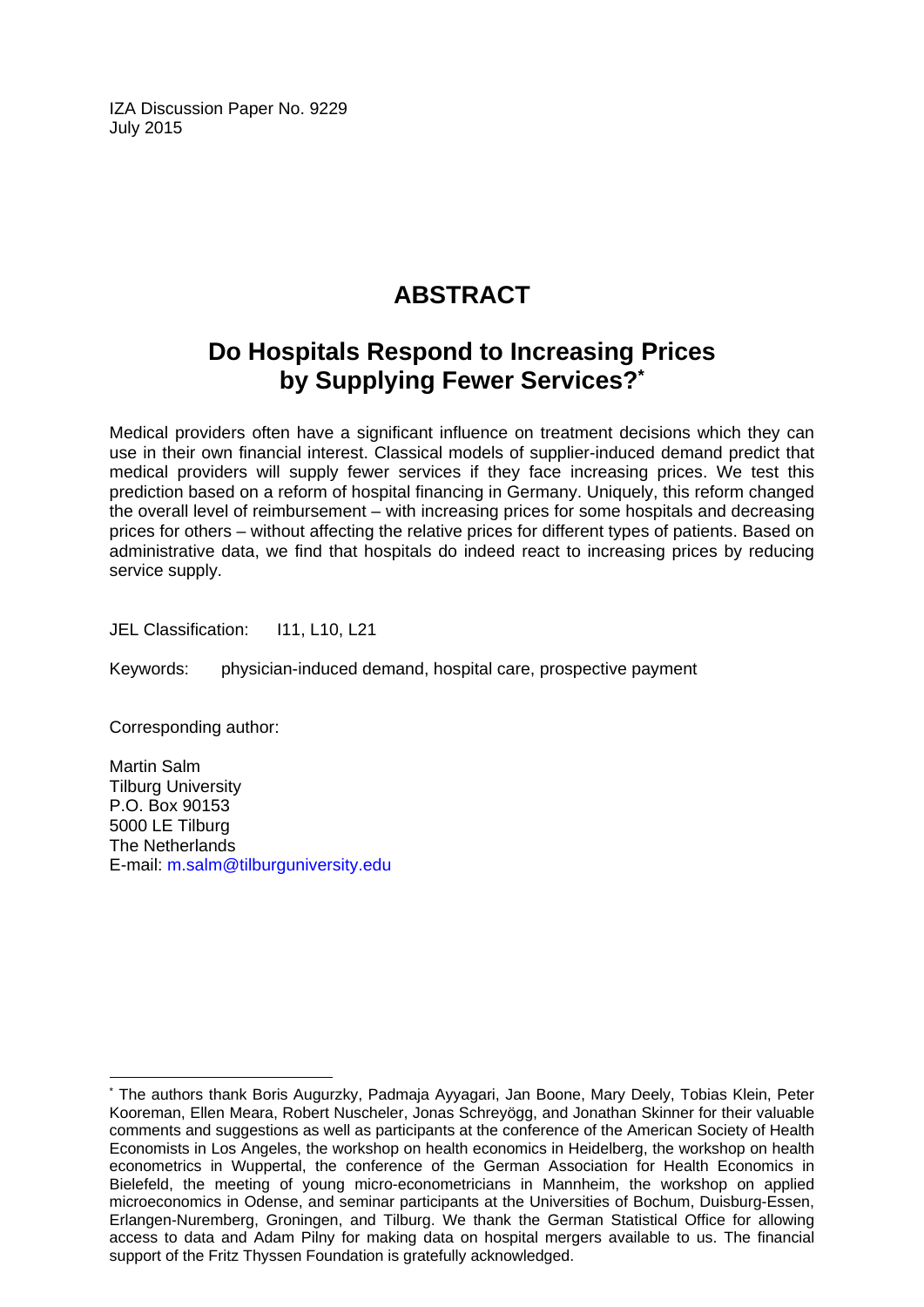#### **1. Introduction**

Asymmetric information can have severe effects on how markets function. This is particularly relevant for healthcare markets, where medical providers often have more information about the necessary treatments than either patients or health insurers and treatment decisions often follow physicians' recommendations (Arrow 1963). Rapidly increasing healthcare expenditure in many countries is raising the importance of the question whether and to what degree healthcare providers use their superior knowledge to their own economic advantage, e.g. by inducing demand for their own services. According to a classical model of supplierinduced demand (Evans 1974, McGuire 2000) medical providers weigh the benefits of adhering to ethical and medical standards against the benefits of higher revenues. This model leads to the counterintuitive prediction that medical providers will supply fewer services if they face higher prices.

Credible empirical evidence on supplier-induced demand is scarce. Whether medical providers induce demand  $-$  and to what extent  $-$  is a controversial question in health economics, and previous studies have often been criticized for their failure to overcome methodological challenges (see discussions by Fuchs 1996, McGuire 2000, Sloan and Hsieh 2012). Previous studies tend to follow two alternative empirical approaches. The first focuses on the relationship between the regional concentration of healthcare providers and regional volumes of medical care (Fuchs 1978, Dranove and Wehner 1994, Gruber and Owings 1996, Douven et al. 2015). The fundamental challenge with this approach is that healthcare providers' location decisions also follow market demand.

A second approach is to examine the effect of price changes on treatment volumes directly (Price 1983, Yip 1998, Heaton and Helland 2009, Clemens and Gottlieb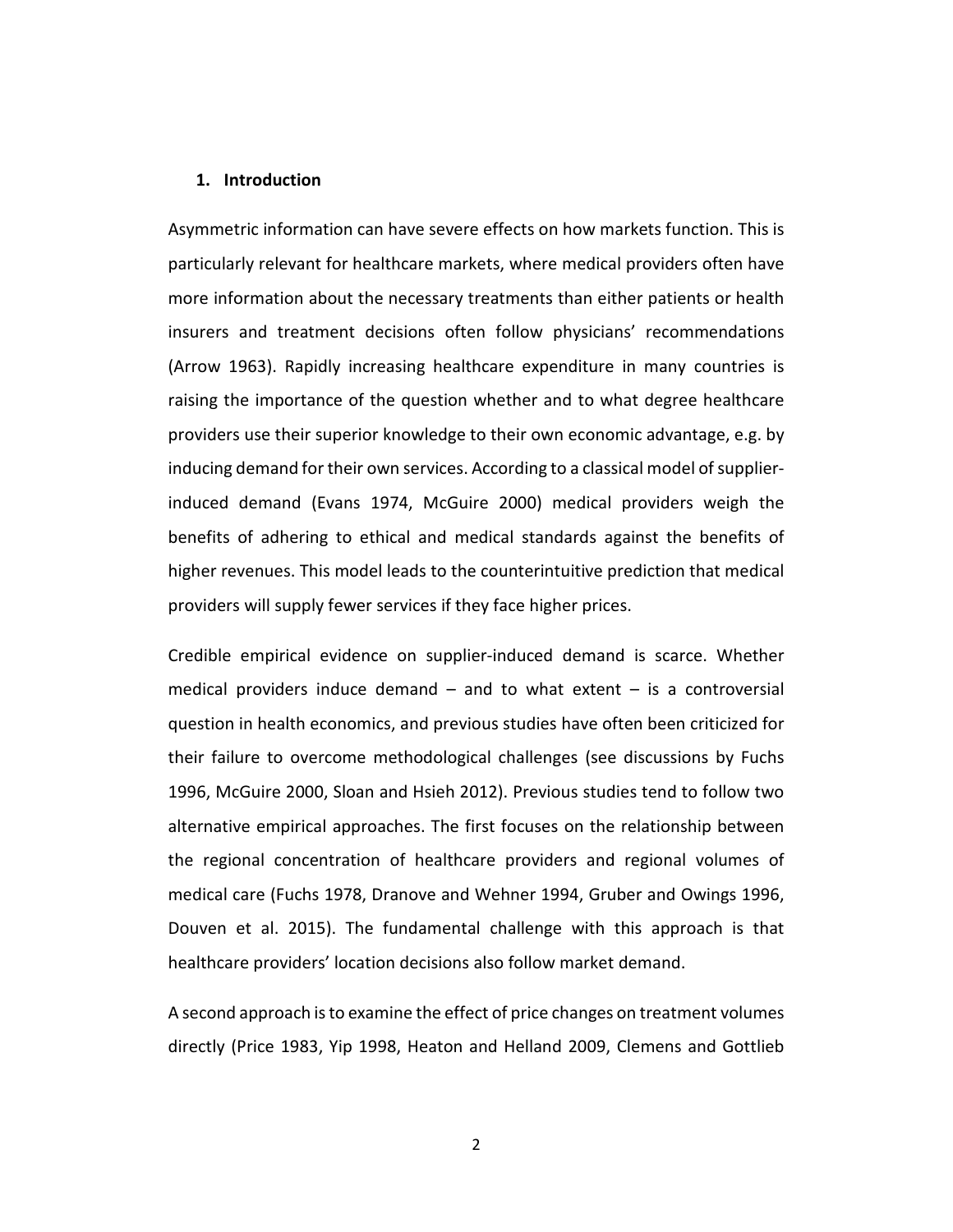2014, Shigeoka and Fushimi 2014). Prices in the medical sector are often set by public or semi-public agencies, such that changes in regulated prices are often plausibly unrelated to changes in demand for medical services. One important challenge in this literature is that previously examined price changes affect only a subset of patients, such as Medicare beneficiaries (Price 1983, Yip 1998, Clemens and Gottlieb 2014), automobile accident victims (Heaton and Helland 2009), and at-risk newborns (Shigeoka and Fushimi 2014), while leaving prices for other patients unaffected. The effect of price changes is then a combination of two effects: 1. the effect of a change in relative prices between groups of patients, and 2. the effect of a change in the overall price level. When models of supplierinduced demand predict that higher prices will lead to the supply of fewer services, this refers to the second effect, which is typically referred to as the "income effect" in the literature (McGuire 2000). Isolating the income effect from the effect of a change in relative prices is very difficult in settings where price changes affect just a subset of patients.

In our study, we exploit a unique setting that makes it possible to estimate the income effect directly and without having to disentangle the income effect from the effect of changes in relative prices. We estimate the effect of changes in reimbursement prices on the volume of hospital care based on a reform in hospital financing in Germany, which provides an exogenous variation in prices. Several aspects of the German reform set it apart from the price changes examined in previous studies: 1) the reform changed prices across the board for (almost) all patients and types of care<sup>1</sup>; 2) this price variation shifted prices proportionally and did not alter relative prices for different types of care or groups of patients; and

-

<sup>&</sup>lt;sup>1</sup> Exceptions are discussed in Section 2.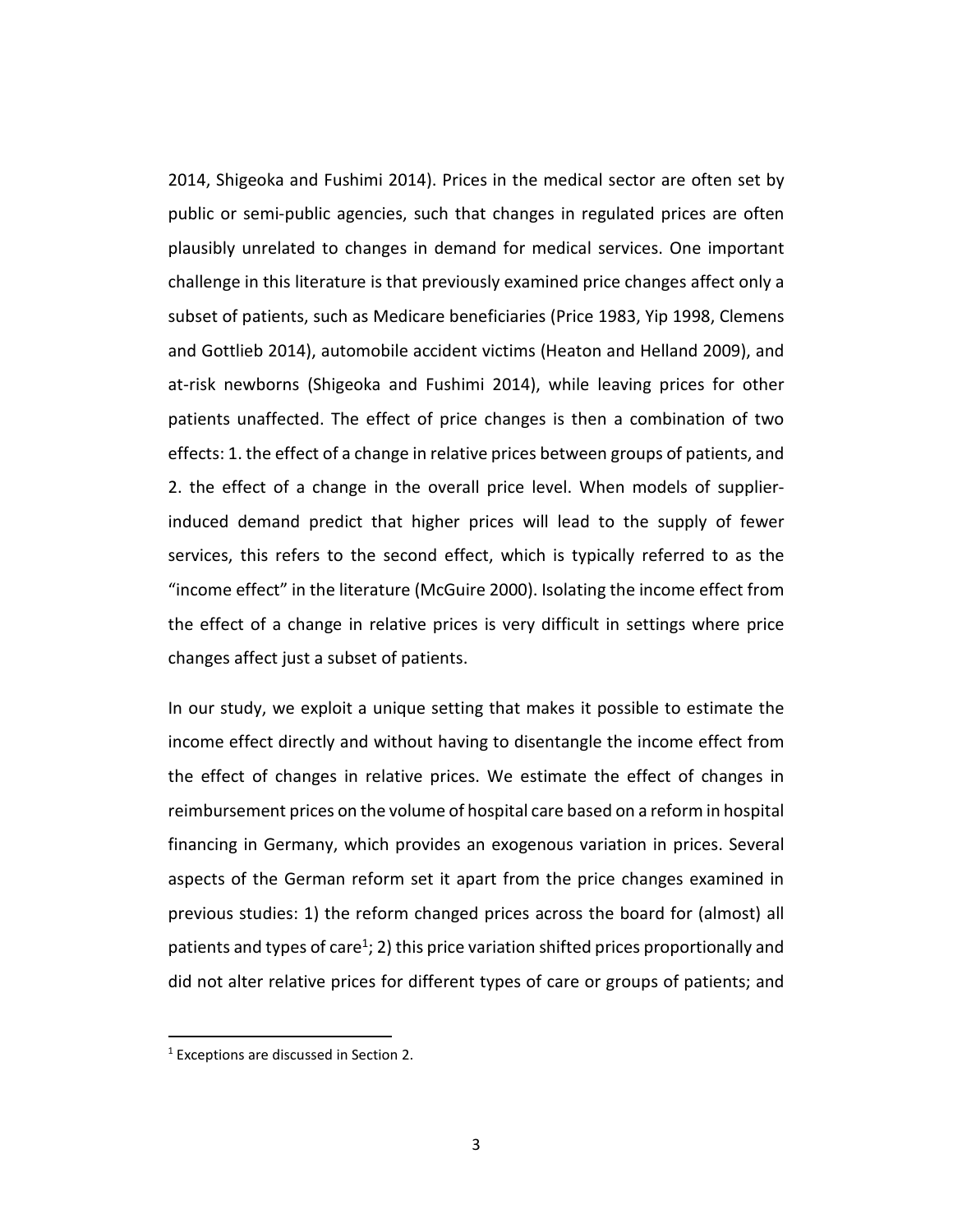3) price changes affected hospitals differentially and ranged from substantial across-the-board decreases in prices for some hospitals to substantial across-theboard increases for other hospitals.

In 2004, Germany adopted a system of hospital payment based on diagnosisrelated groups (DRGs), in which payment for a hospital admission is based on the patient's main diagnosis. A particular aspect of the German reform that sets it apart from similar reforms in other countries is that payment changes were introduced gradually. In the beginning, reimbursement prices varied widely between hospitals according to hospital-specific base rate factors (*Basisfallwerte*). In 2004, base rate factors were around 36 percent higher for hospitals in the 90<sup>th</sup> percentile of the distribution of base rate factors than for hospitals in the  $10<sup>th</sup>$ percentile. Between 2004 and 2009, base rate factors gradually converged towards the average base rate factor at the state level. Thus, base rate factors increased for some hospitals and decreased for others.

In our empirical approach we exploit this variation in reimbursement prices by using administrative data provided by the German Statistical Office. Specifically, we estimate the effect of changes in prices between 2004 and 2009 on changes in hospital care volumes. Our empirical approach is similar to a differences-indifferences estimation approach. However, instead of looking at a binary treatment variable, we examine the effect of a change in prices, which is a continuous treatment variable.

We find an elasticity of prices on the number of hospital admissions of -0.14 and an elasticity of prices on the case-mix index – a measure of the average payment per patient admitted – of -0.29 over a five-year period. Thus, hospitals respond to increasing prices by reducing service supply, as the theory of supplier-induced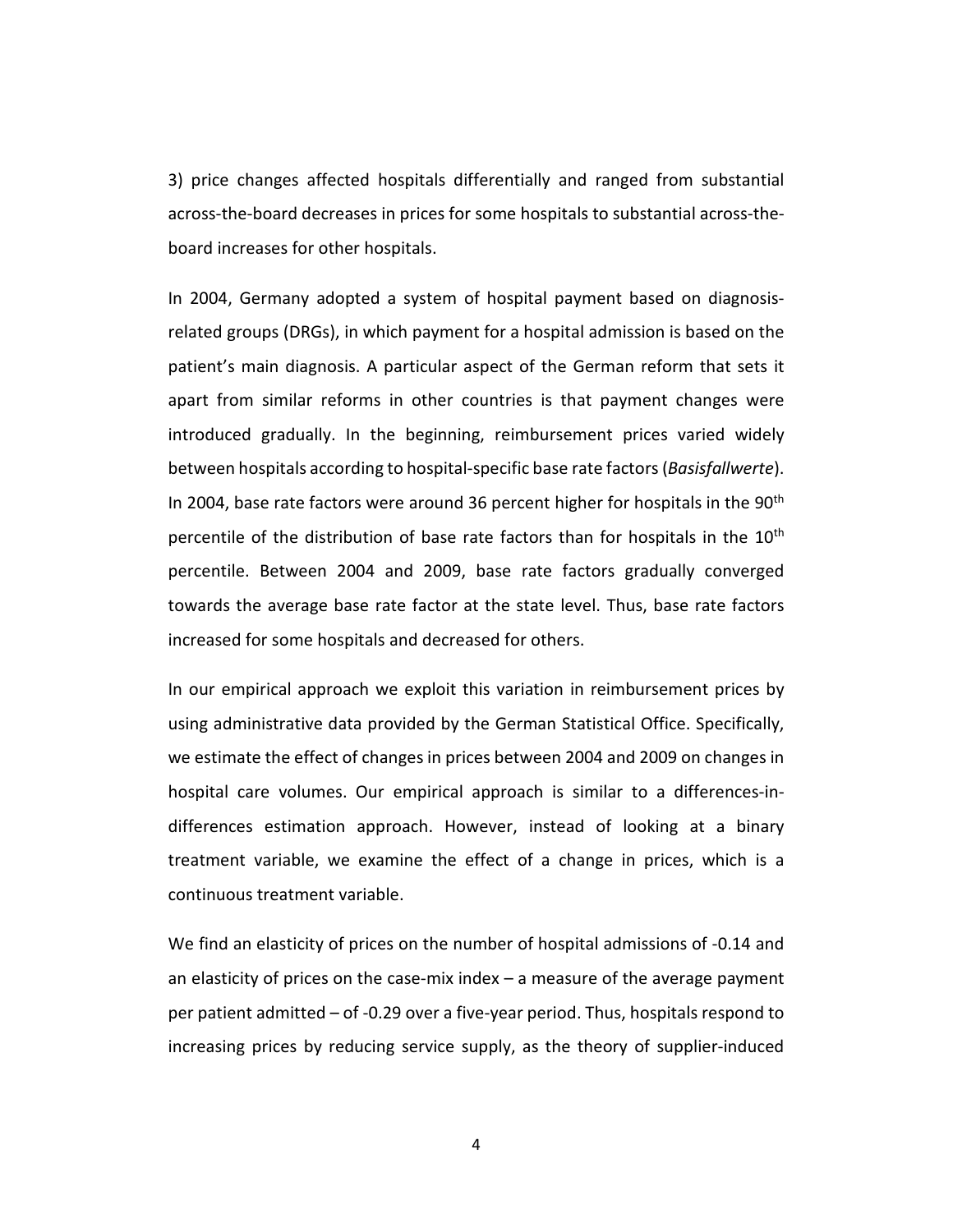demand predicts. The variation in initial prices makes it possible to estimate how the effect of price changes on care volume differs across the distribution of prices. We find stronger effects at lower prices.

Our empirical results are robust to controlling for changes in the average base rate factors of competing hospitals as well as for regional demographic and economic trends. In robustness checks, we find that our results cannot be explained by preexisting trends in volume growth. They can also not be explained by mergers or changes in ownership type, by deviations from the adjustment schedule, or by differences in initial capacity utilization. Furthermore, our results cannot be explained by demand-side reactions to price changes, since prices faced by patients are not affected by changes in base rate factors.

Our findings for Germany are roughly in line with the assumption of the federal budgeting process in the United States, i.e. that medical providers will respond to a one-percent decrease in Medicare reimbursement prices by increasing treatment volume by around 0.3–0.5 percent (Congressional Budget Office 2007). Our findings are also in line with other recent empirical studies that find that lower reimbursement prices increase treatment intensity for automobile accident victims in the United States (Heaton and Helland 2009) and newborns in Japan (Shigeoka and Fushimi 2014). By contrast, Clemens and Gottlieb (2014) show that higher Medicare reimbursement prices for outpatient care increase the volume of care. One possible explanation for this difference could be that we examine the effect of price changes for inpatient care instead of outpatient care.<sup>2</sup> Clemens and

<u>.</u>

<sup>&</sup>lt;sup>2</sup> Inpatient care is characterized by relatively high fixed costs compared to outpatient care as well as by relatively low marginal costs for additional treatment. The sign of the effect of price changes on volume of care depends on the relative size of the reimbursement prices and marginal costs (see our model in Section 3).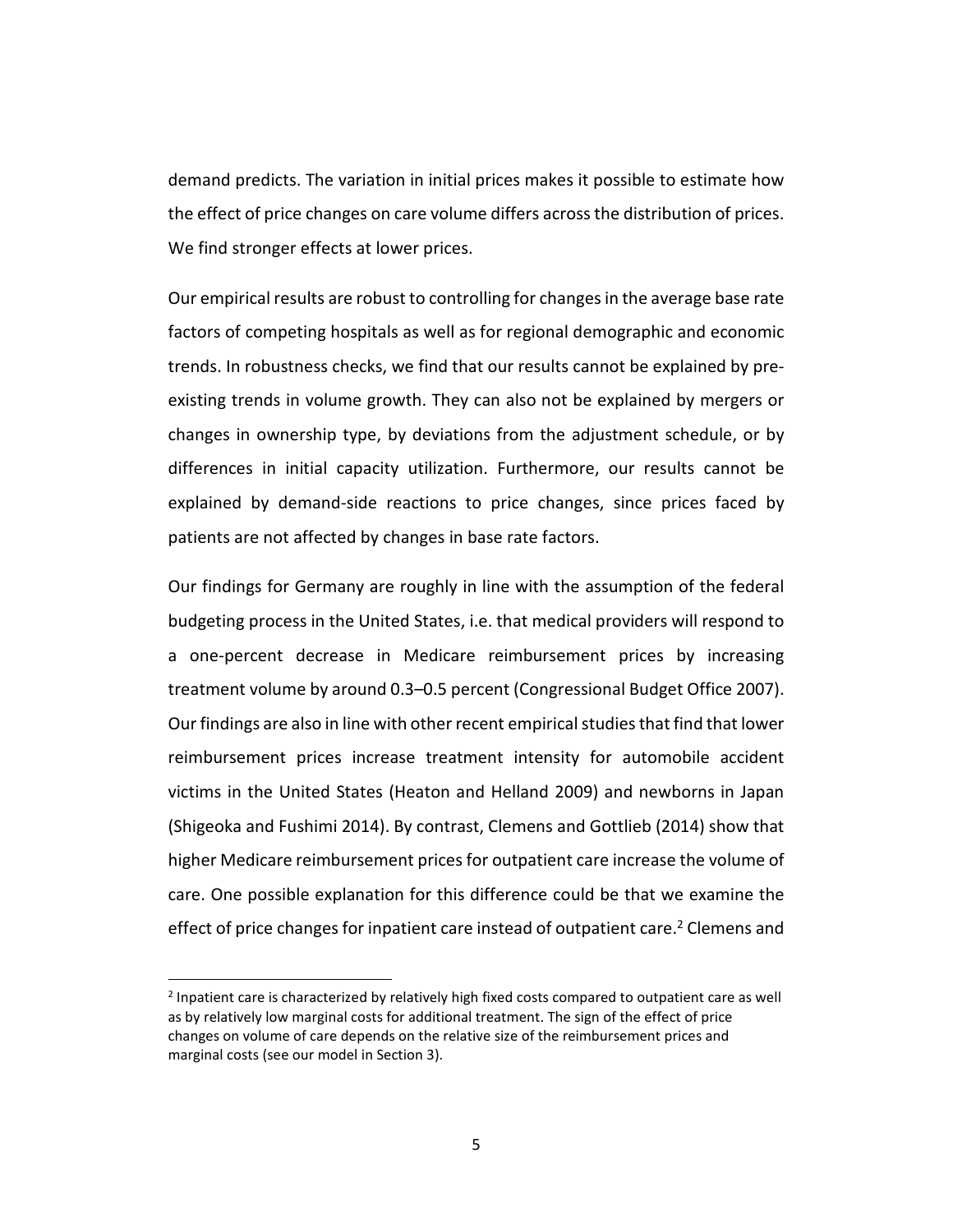Gottlieb's results could also be attributed to a change in relative prices rather than to an income effect if higher Medicare reimbursement prices lead to more treatment for Medicare patients compared to patients with other types of health insurance.

The adaption of a DRG-type reimbursement system in Germany has coincided with an uptick in growth rates in volumes of hospital care. This has attracted a lot of attention among economists and healthcare professionals (Felder et al. 2012, Klauber et al. 2013, Kumar and Schönstein 2013, Schreyögg et al. 2014). Other countries with DRG-type hospital reimbursement systems, such as Australia, Japan, and United States (in the Medicare sector), have also experienced a rapid growth in volumes of hospital care in recent decades (Chernew and Newhouse 2012). Provider incentives could be one of the underlying causes of increasing care volumes in DRG-type reimbursement systems.

Our findings have important policy implications. Supplier-induced demand can lead to market failure such that price signals in medical markets do not lead to efficient outcomes. Supplier-induced demand is an important theoretical justification for policies that impose quantity restrictions on medical providers. This may be achieved, for example, through Health Maintenance Organizations or Accountable Care Organizations, which give medical providers financial incentives to limit volume growth.

Our study continues as follows. Section 2 describes the institutional background of hospital financing in Germany. Section 3 presents a stylized model of supplierinduced demand. Section 4 discusses the empirical strategy. The data are described in Section 5, and our results are presented in Section 6. Section 7 concludes.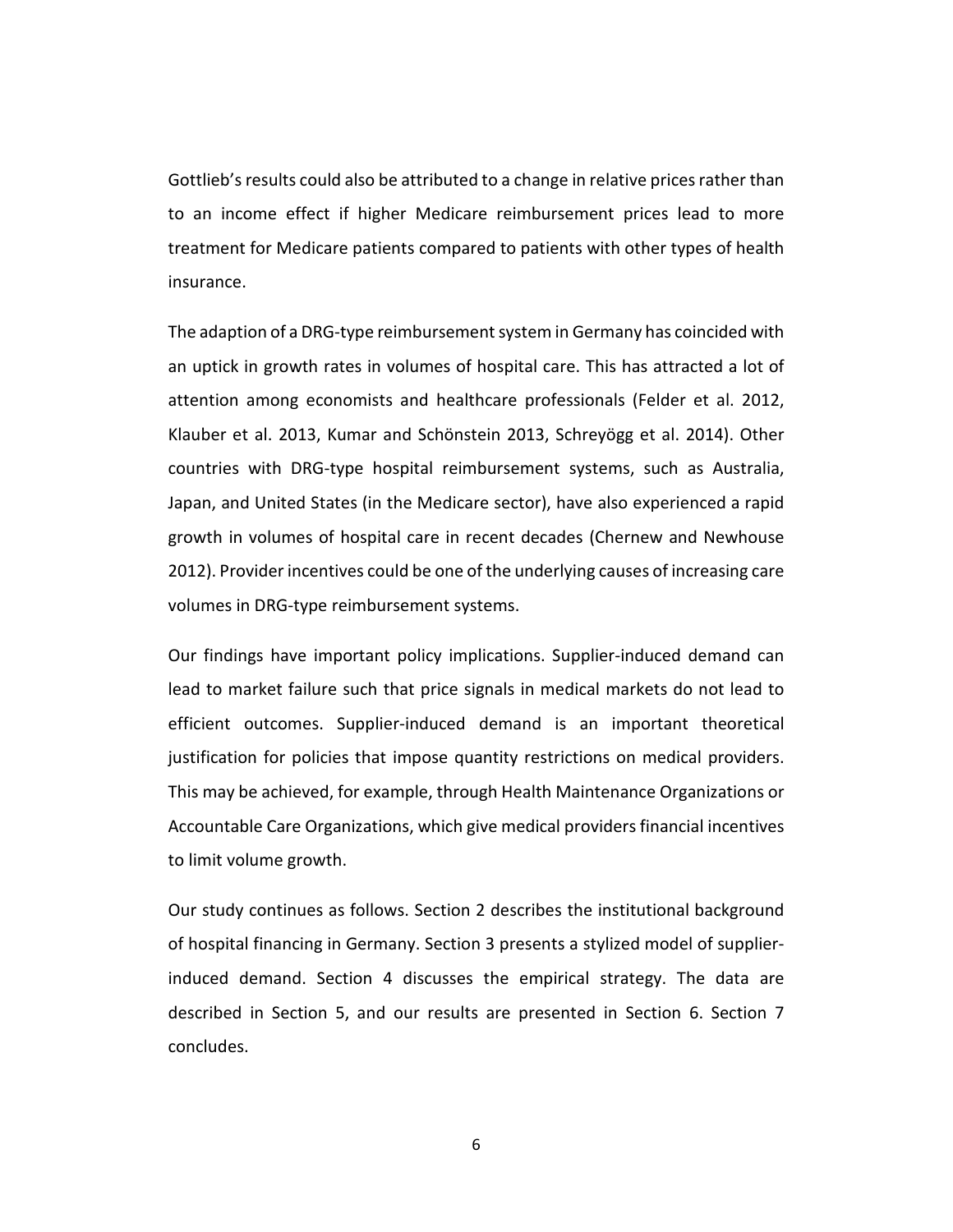#### **2. Institutional background**

<u>.</u>

Hospital financing in Germany comes from several sources. By far the most important sources are sickness funds and private health insurers, which cover around 88.5 percent of all hospital expenditure (Simon 2010).<sup>3</sup> Funding from these sources is largely used to cover hospitals' operating costs, including payments for physicians' services. In Germany, physicians are usually employees of the hospital where they work, and they receive a salary from the hospital. Importantly, payment rates for hospital care do not differ between publicly and privately insured patients.<sup>4</sup> The remaining hospital revenues are derived mainly from state governments, which are responsible for long-term infrastructure investments. Patient co-payments in Germany are small relative to hospital costs. Patients have to pay a fixed charge of €10 per night of their hospital stay as a contribution towards room and board, and there are surcharges for additional services such as a single room or treatment by the hospital director. (For surveys of hospital financing in Germany, see Quentin et al. 2010 and Simon 2010).

Before 2004, hospital payment for operating costs was based mainly on negotiated budgets with per-diem charges as the unit of account. In 2004, Germany switched to a system of hospital financing in which hospitals are reimbursed according to patients' diagnosis-related groups (DRGs). The aim of this reform was to make hospital payment more transparent and promote efficiency and competition. The German reform mirrors similar reforms in hospital payment

 $3$  The remaining 11.5 percent is covered by private households (2.3 percent), employers (3.4 percent), public accident insurance (1.2 percent) and the federal states (4.6 percent). All numbers refer to 2007 and are provided by Simon (2010).

<sup>4</sup> By contrast, payment rates for outpatient care differ between privately and publicly insured patients.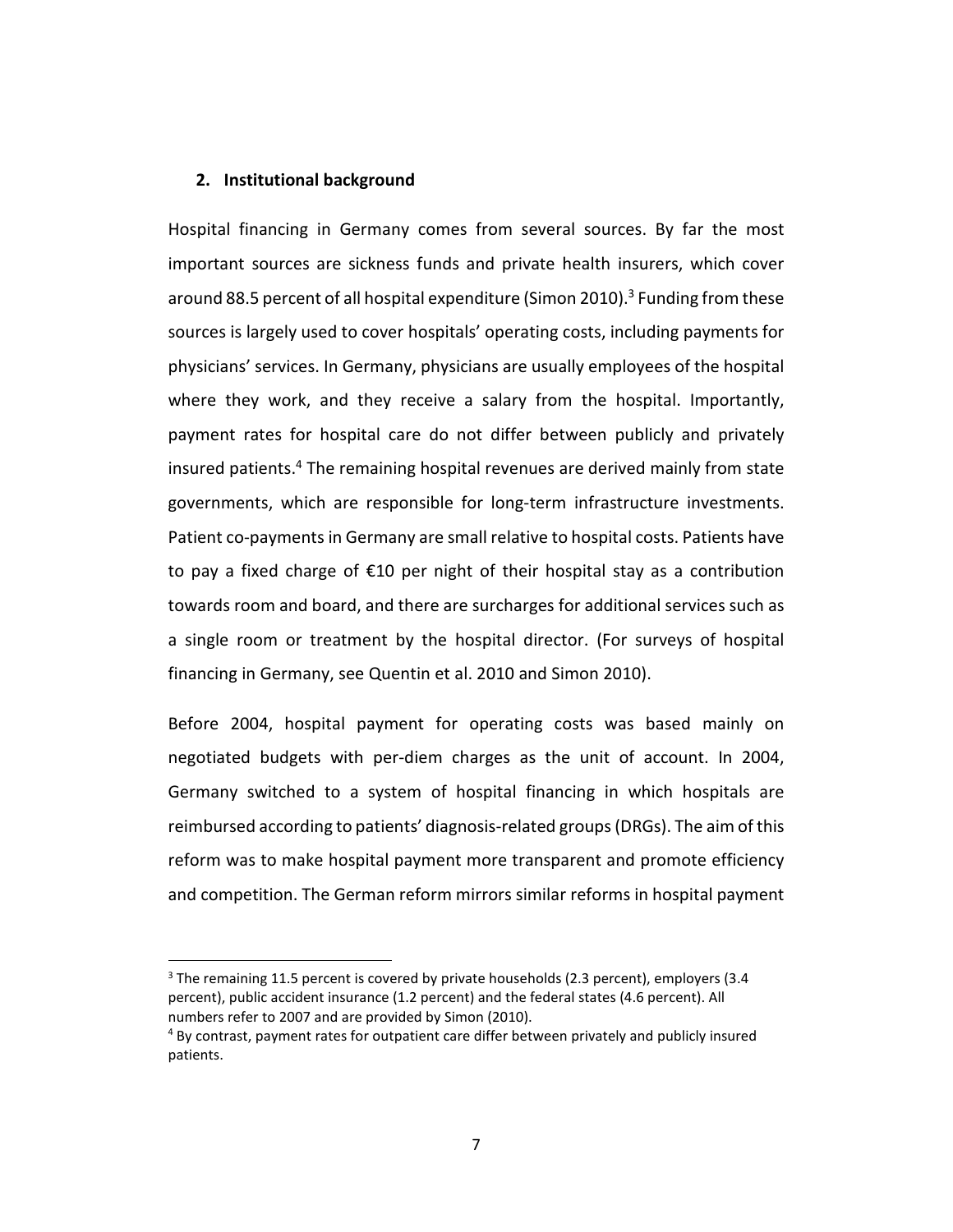in other countries that have switched to DRG-type systems, starting from the early 1980s. A particular aspect of the German reform that sets it apart from similar reforms in other countries is that payment changes were introduced gradually. During a first "budget-neutral phase" in 2004, hospitals were reimbursed according to DRGs but prices were adjusted with hospital-specific base rate factors in such a way that hospitals could still achieve their historical budgets. During the "convergence phase," which lasted from 2005 until 2009, hospital-specific prices gradually converged towards average prices at the state level.

Under the German DRG system, payment for a hospital admission is based on the following formula:<sup>5</sup>

$$
payment_{i,h,t} = drg_{i,t} * baserate_{h,t}
$$
\n<sup>(1)</sup>

Payment is the product of two factors:  $drg_{i,t}$  is the cost-weight factor for DRG *i* in year *t*, while *baserate<sub>h,t</sub>* refers to a hospital-specific base rate factor for hospital *h* in year *t*. All discharged hospital patients are assigned to a DRG. This assignment is based mainly on diagnoses but in some instances is also based on procedures and patient characteristics such as age, sex, and weight (for newborns). The German DRG system was modeled on the Australian DRG system and initially had 664 DRGs. DRG cost-weight factors are the same for all hospitals. They are set at the national level jointly by representatives from health insurers and hospitals, and they are adjusted annually based on detailed patient-level cost data from a sample of hospitals. The cost-weight factors are normalized such that the average

-

<sup>&</sup>lt;sup>5</sup> This description abstracts from adjustment factors for teaching hospitals etc. During our study period, DRG payment covered most but not all treatments, and psychiatric treatments were the main exception.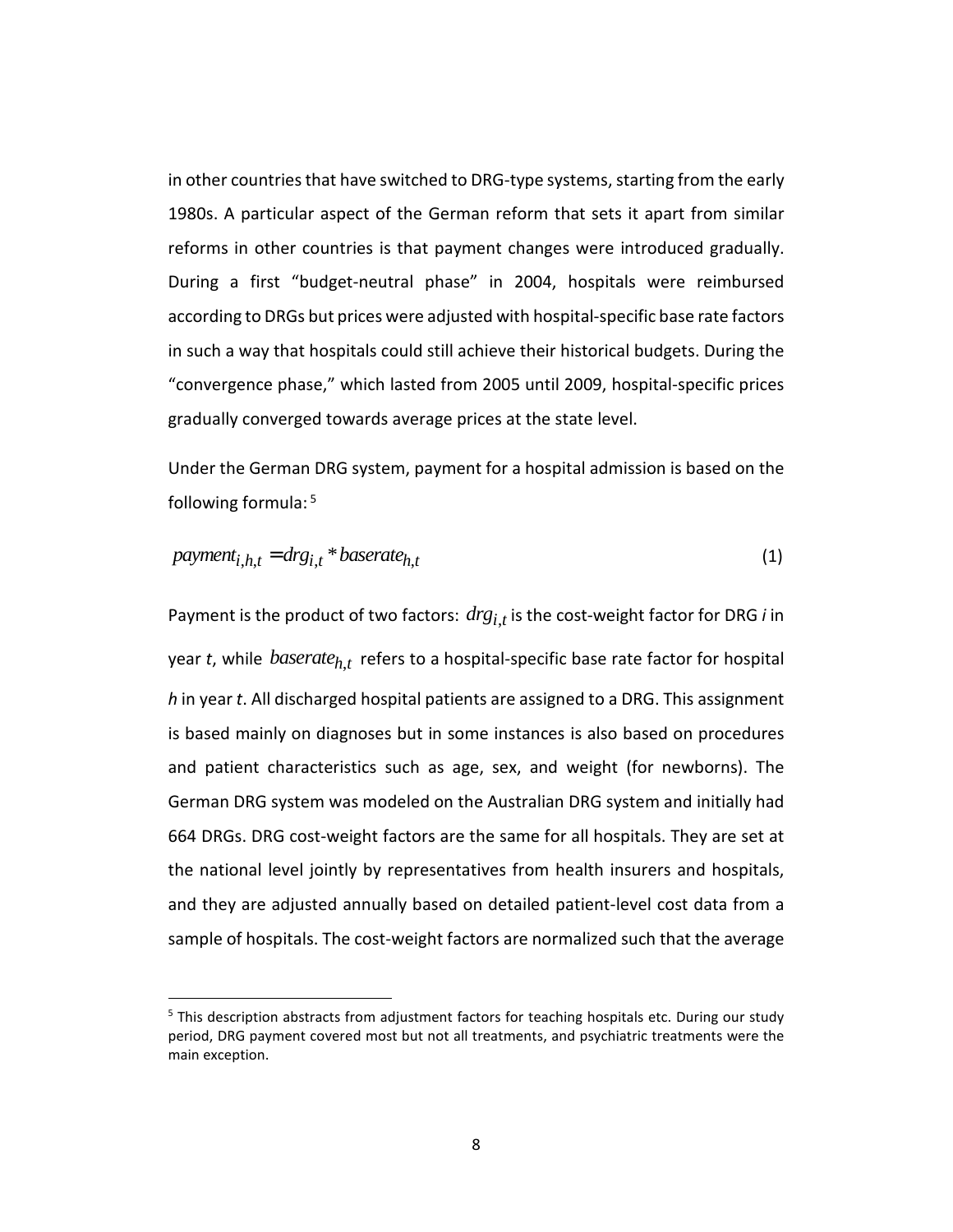cost-weight factor is set to one. Cost- weight factors are much higher than one for cost-intensive DRGs such as a liver transplant, and they are lower than one for less cost-intensive DRGs such as an ordinary hand fracture.

Hospital-specific base rate factors reflect historical budgets before the introduction of DRG payment. During the budget-neutral phase of the reform, hospital-specific base rate factors were computed by dividing pre-reform budgets by the sum of the cost-weight factors hospitals would have earned for their prereform services based on post-reform cost-weight factors. Using hospital-specific base rate factors ensured that hospitals could still achieve their historical budgets under DRG payments in the early stage of the reform as long as they continued to provide the same volume and type of services.

During the 2005–2009 convergence phase, hospital-specific base rate factors gradually converged towards state averages. Base rate factors gradually decreased for hospitals with above-average base rate factors, and they increased for hospitals with below-average base rate factors. The convergence process is illustrated in Figure 1. From 2009, hospitals in the same state received the same base rate factor. In order to protect hospitals from excessive budget cuts, annual reductions in total hospital budgets were limited; for example, to not more than 2.5 percent in 2008.

The distribution of hospital-specific base rate factors is shown in Table 1. The initial variation in base rate factors was substantial. In 2004, the difference between the 10<sup>th</sup> and 90<sup>th</sup> percentiles of base rate factors was around 36 percent. In 2009, base rate factors were equalized at the state level. Remaining differences at this stage reflected differences in base rate factors between states. The convergence of base rate factors implied substantial increases in across-the-board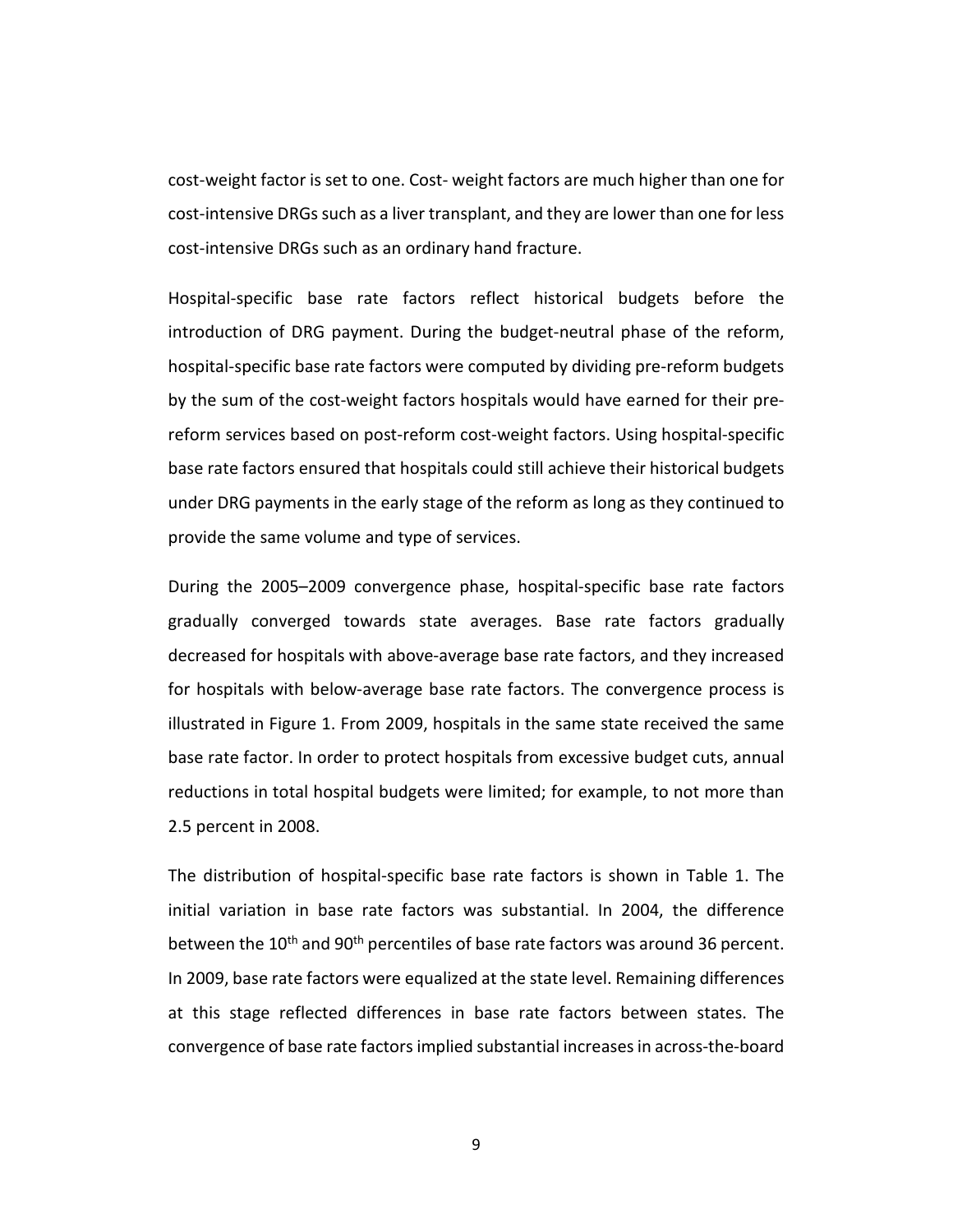reimbursement prices for some hospitals and substantial reductions for others. Base rate factors at the  $10<sup>th</sup>$  percentile increased by 15.4 percent in real terms between 2004 and 2009, while those at the  $90<sup>th</sup>$  percentile decreased by 11.8 percent.

The German DRG rules make provisions to protect against induced demand. Hospitals may keep only 35 percent of additional revenues if they exceed the number of target admissions. Additional revenues that are generated by upcoding, i.e. charging a more expensive DRG for the same treatment, are meant to be reclaimed fully by health insurers (Tuschen et al. 2005). However, these provisions are not applied consistently in practice. Hospitals routinely delay budget negotiations until late in the year, and they then negotiate target numbers of admissions that are close to the actual number of admissions (Kumar and Schoenstein 2013). Furthermore, increases in the case-mix index, which is the average cost-weight factor for patients in a hospital, can be reimbursed if the hospital can provide good medical reasons for more intensive treatment.

#### **3. Supplier-induced demand**

According to the theory of supplier-induced demand, medical providers can influence demand for their services due to their superior knowledge about patients' healthcare needs. Providers weigh the benefits of adhering to ethical and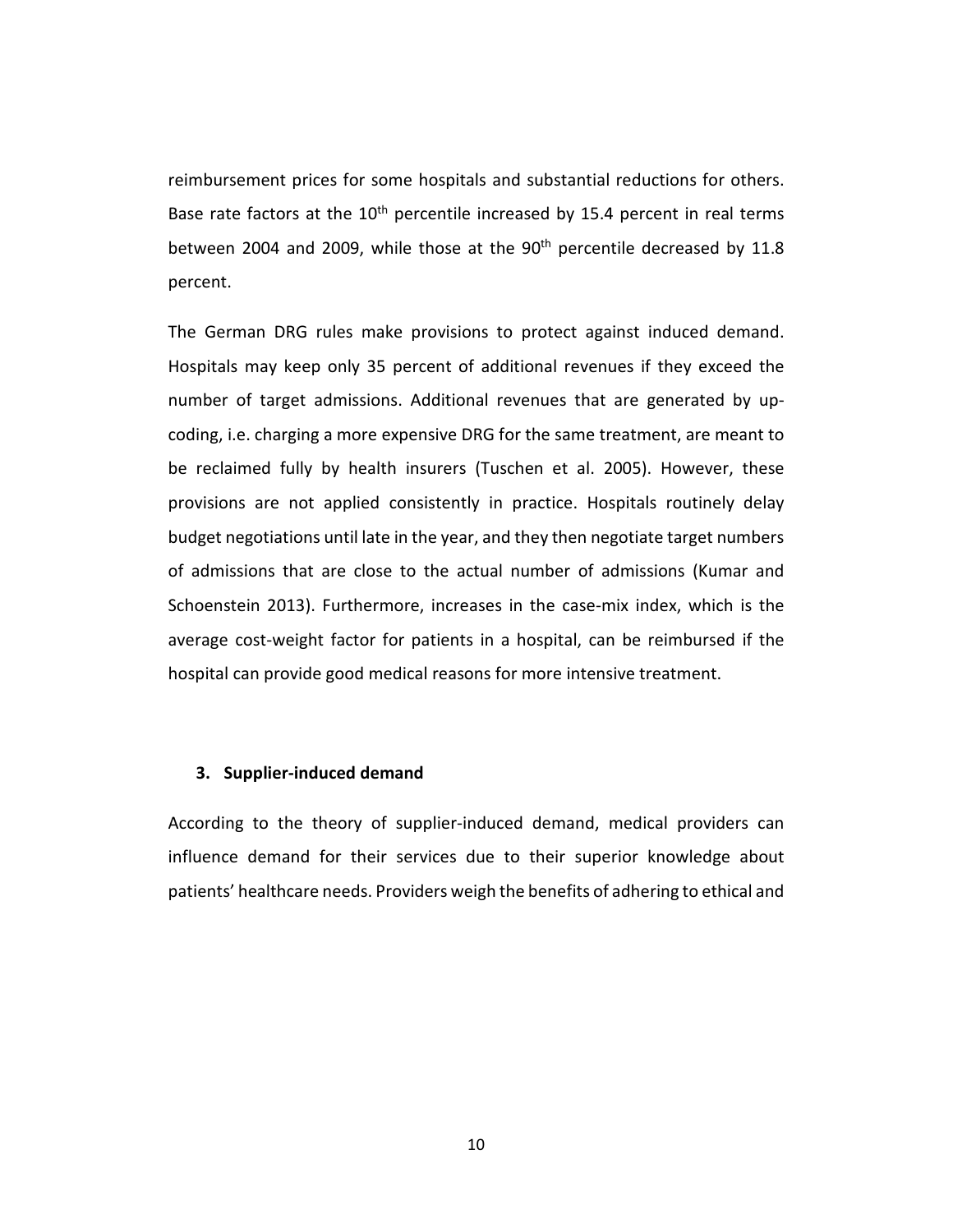medical standards against higher revenues. Modifying the McGuire (2000) model, a medical provider's utility function can be characterized as:<sup>6</sup>

$$
\max U = U(Y, I) \tag{2}
$$

where  $Y = (P - MC)X(I)$ 

-

A medical provider has utility *U*, which is an additively separable function of net income *Y* and the demand inducement she conducts *I*.  $U_Y > 0$ ;  $U_I < 0$ ;  $U_{YY} < 0$ ;  $U_{II}$  <0. Quantity of treatment *X* is affected by the amount of demand inducement *I*.  $X' > 0$ ;  $X'' < 0$ . *P* is the price the provider receives for a unit of treatment and *MC* is the marginal cost for a unit of treatment.

The provider chooses the level of demand inducement *I* to maximize utility. For this maximization problem we distinguish between two cases. For the case  $P > MC$  the first order condition is given by:

$$
(P-MC)X' = -U_I / U_Y
$$
\n<sup>(3)</sup>

From this equation follows the counterintuitive result that  $dX/dP < 0$ . Thus, the medical provider reduces the quantity of treatment as a reaction to increasing reimbursement prices. This relationship reflects that at the optimum the marginal utility from extra income must be equal to the marginal disutility from inducing additional demand. In the case of high prices the marginal utility from additional income is low. Hence, there will be little demand inducement. By contrast, for the

<sup>&</sup>lt;sup>6</sup> McGuire's model allows for two different prices for the same service for different groups of patients. Since prices in Germany don't vary between patients we simplify the model to the case of one price.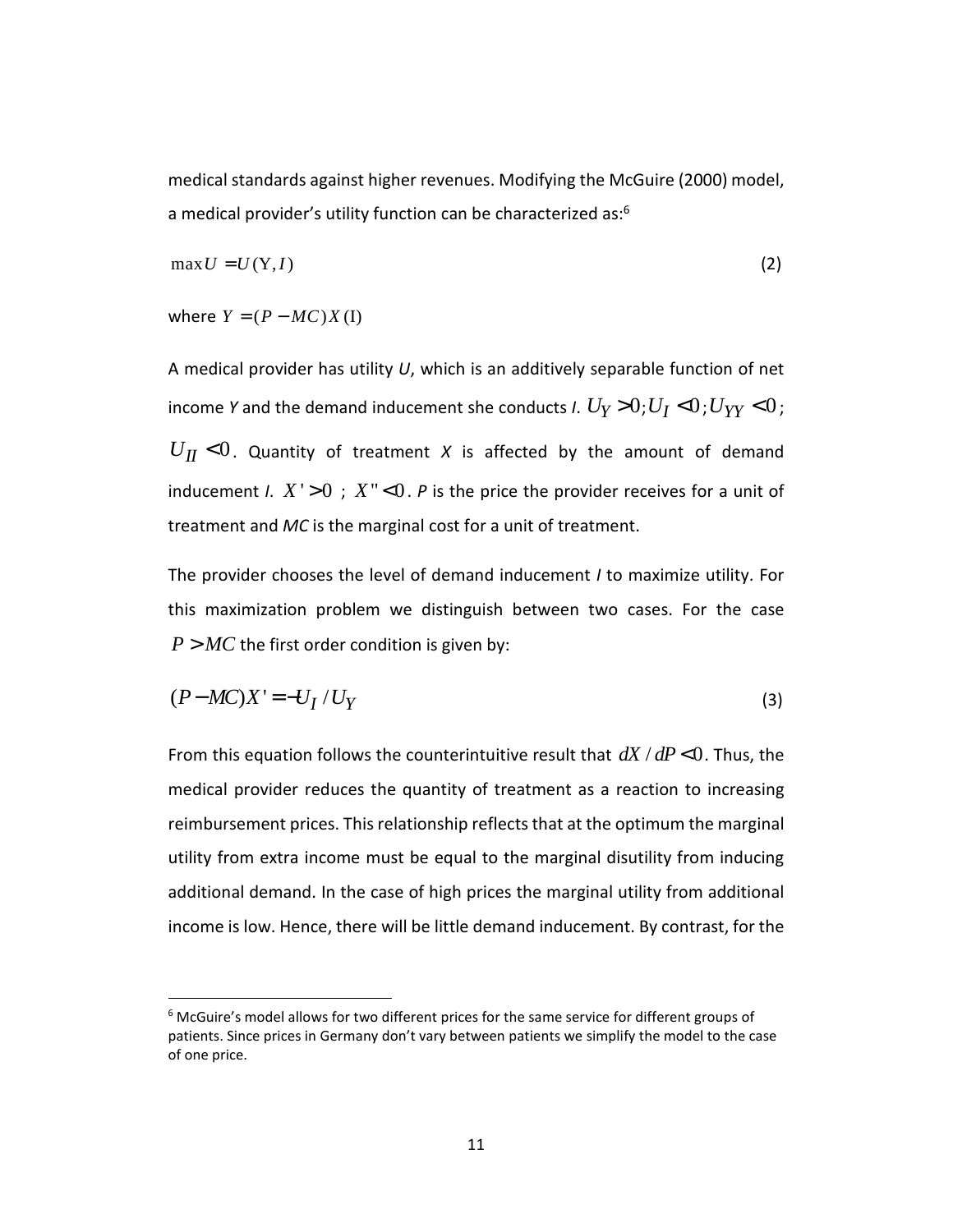case of lower prices the marginal utility from additional income is higher, and the agent will therefore induce more demand.

In the case  $P < MC$  the hospital will provide no services.<sup>7</sup> Thus, it is also possible that lower prices result in the provision of fewer services. Whether higher prices lead to more or fewer hospital services then becomes an empirical question that we aim to answer in this study.

The above model of supplier-induced demand treats hospitals as a single decisionmaking unit. This reflects the fact that in Germany physicians who work at hospitals are typically salaried employees who report to the hospital management. They share in the success of a hospital through bonuses and better working conditions.

How can hospitals increase the demand for their services? One of the most important driving factors behind patients' hospital choices is recommendations from outpatient physicians (Salfeld et al. 2009). Thus, it is important for hospitals to cultivate good relationships with outpatient physicians who are able to refer patients to the hospital. For example, hospital directors can visit outpatient physicians and inform them about new treatment techniques available at the hospital. Reportedly, many hospitals also pay outpatient physicians for patient referrals (GKV-Spitzenverband 2012).

In addition to increasing the number of patient admissions, hospitals can also aim to increase payments per patient admitted.<sup>8</sup> As a measure of the average payment

<u>.</u>

<sup>&</sup>lt;sup>7</sup> For the case  $P = MC$  the optimal level of *X* is not defined.

<sup>&</sup>lt;sup>8</sup> For evidence of up-coding by hospitals see, for example, Dafny 2005 and Juerges and Koeberlein 2013.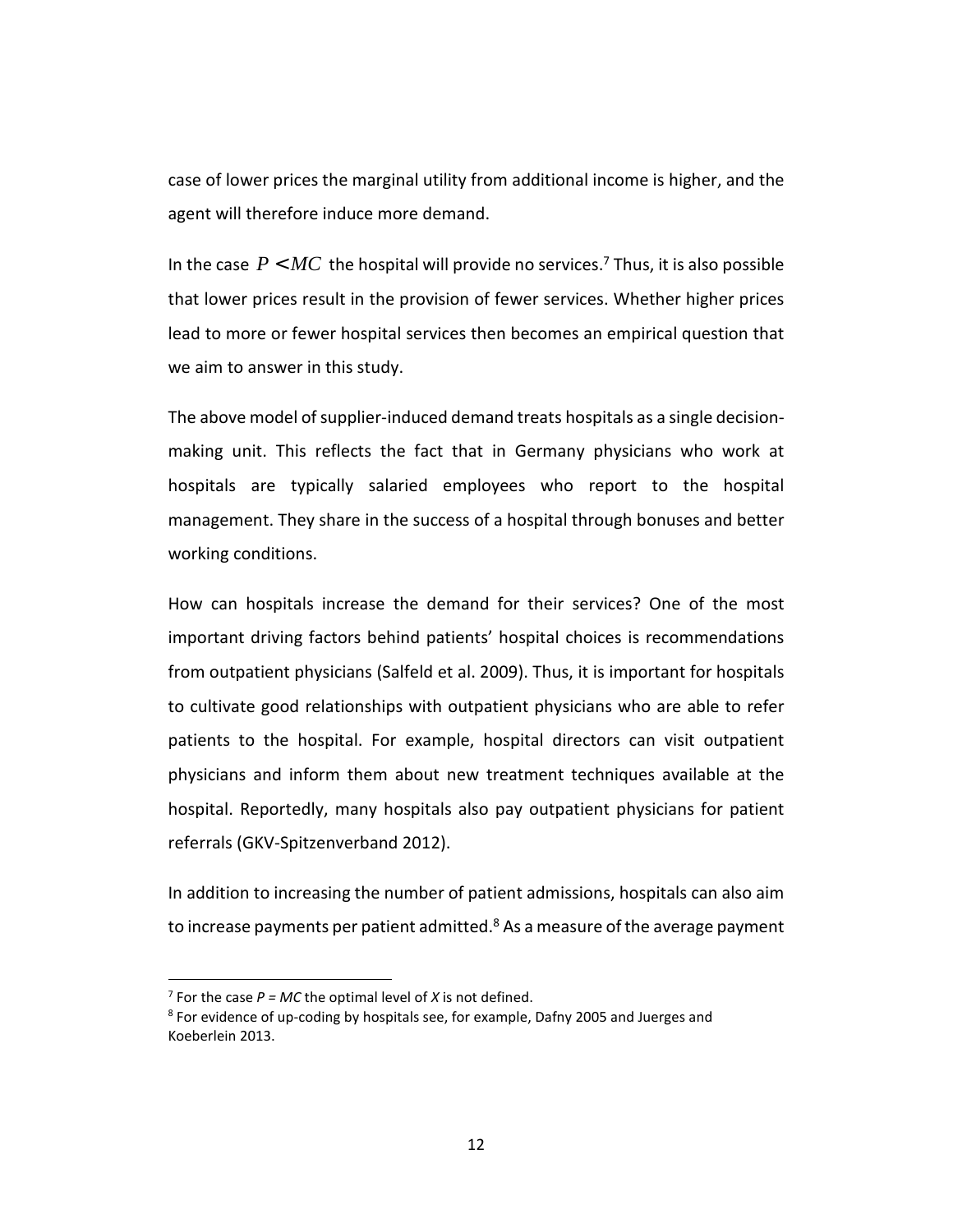per admitted patient we use the case-mix index, which is the average cost-weight factor per admitted patient for a hospital in a given year.

#### **4. Empirical approach**

-

Our aim is to estimate the effect of changes in reimbursement prices on changes in care volumes. Specifically, we want to test the hypothesis that this effect has a negative sign such that hospitals respond to increasing prices by supplying fewer services and, correspondingly, that they respond to decreasing prices by supplying more services. We use base rate factors as a measure for reimbursement prices. During our study period, base rate factors increased for some hospitals and decreased for others. This provides a source of variation that we exploit in our empirical strategy by examining how changes in base rate factors relate to changes in treatment volumes.

Our empirical approach is based on linear regression models with two periods and hospital-specific fixed effects:

$$
vol_{it} = \beta baserate_{it} + \gamma baserate\_comp_{it} + X_{it} \delta + \mu_t + \alpha_i + \varepsilon_{it}
$$
\n<sup>(4)</sup>

where  $vol_{it}$  is the treatment volume for hospital  $i \in (1...N)$  in year  $t \in (2004, 2009)$ , *baserate*<sub>it</sub> is the base rate factor, *baserate* comp<sub>it</sub> is the average base rate factor for competing hospitals<sup>9</sup>,  $X_{it}$  includes regional

<sup>&</sup>lt;sup>9</sup> We define competing hospitals as hospitals that attract patients from the same geographical area. In Section 5 we describe how the variable for the average base rate factor for competing hospitals is constructed.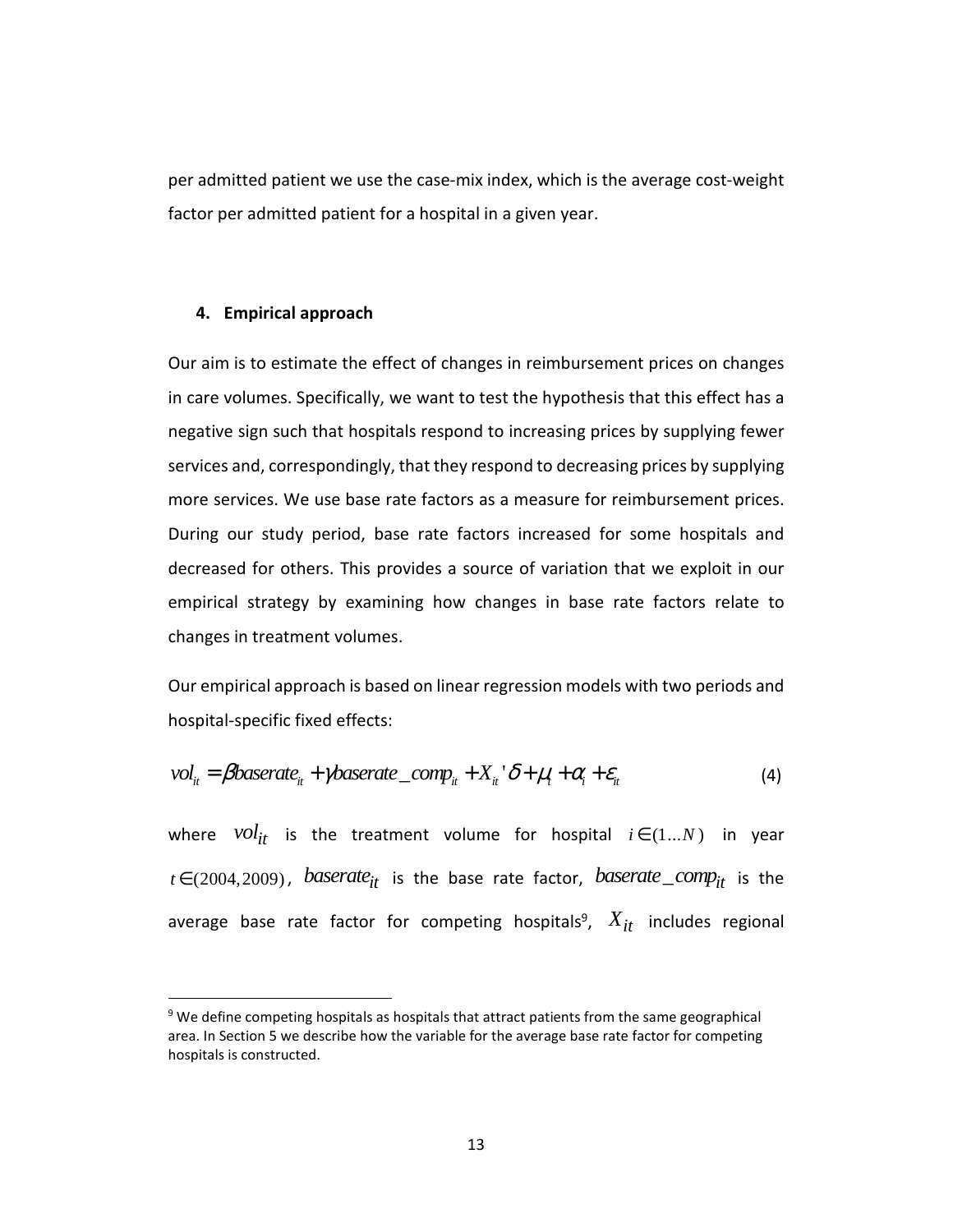demographic and economic characteristics,  $\mu_t$  are year indicators,  $\alpha_i$  are unobserved hospital fixed effects, and  $\varepsilon_{it}$  represents unobserved time-varying hospital characteristics.  $\beta$  and  $\gamma$  are parameters, and  $\delta$  is a vector of parameters.  $\beta$  is the parameter of interest and represents the effect of changes in reimbursement prices on changes in hospital volumes.

Fixed effects models with two periods are equivalent to long-difference regression models. The model in equation (4) can be written as:

$$
\Delta vol_{it_{2004}, t_{2009}} = \beta \Delta baserate_{it_{2004}, t_{2009}} + \gamma \Delta baserate\_comp_{it_{2004}, t_{2009}}
$$

$$
+\Delta X_{it_{2004},t_{2009}} \, ^{\cdot} \delta + \Delta \mu_{t_{2004},t_{2009}} + \Delta \varepsilon_{it_{2004},t_{2009}} \qquad \text{(5)}
$$

where  $\Delta vol_{it_{2004},t_{2009}}$  is the change in treatment volume for hospital *i* between 2004 and 2009. Equivalently,  $\Delta{baserate}_{it_{2004},t_{2009}}$ ,  $\Delta{baserate\_comp}_{it_{2004},t_{2009}}$ , and  $\Delta\!X_{_{it_{2004},t_{2009}}}$  are changes in the base rate factor, the average base rate factor for competing hospitals, and regional and economic characteristics. These changes refer to hospital *i* and the period 2004–2009.  $\Delta \mu_{t_{2004},t_{2009}}$  is the constant in the regression equation above and accounts for time trends in hospital volume, and  $\Delta \varepsilon_{i t_{\gamma_{\text{max}}}, t_{\gamma_{\text{max}}}}$  are changes in time-varying unobserved determinants of treatment volume.

The covariates  $\Delta{baserate\_comp_{it_{2004},t_{2009}}}$  and  $\Delta{X_{it_{2004},t_{2009}}}$  control for factors that could shift demand for a hospital's services. For example, if changing reimbursement prices are a reason for hospitals to compete for patients more vigorously, then this may have a negative effect on demand for competing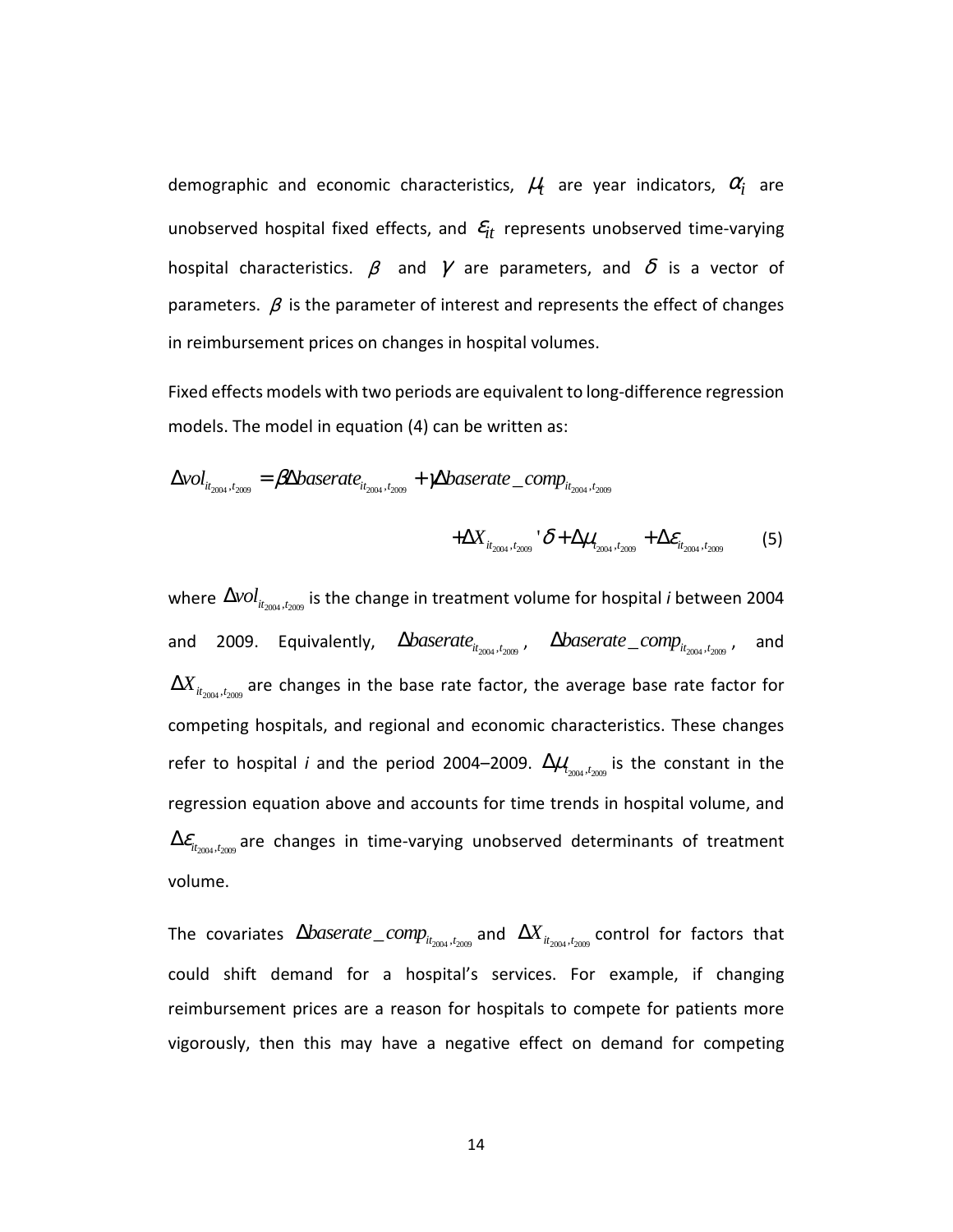hospitals' services.  $\Delta{baserate\_comp_{it_{2004},t_{2009}}}$  controls for changes in the average base rate factors of hospitals that attract patients from the same geographical area.  $\Delta\!X_{it_{2004},t_{2009}}$  controls for regional demographic and economic trends. Changes in population size and the health of the local population influence the demand for hospital services. In our empirical approach we control for regional changes in the average age of men and women as well as in population density and unemployment rates.

We estimate long-difference regression models that refer to the total effect of changes in base rate factors on changes in volumes of care over 2004–2009. One advantage of long-difference regression models compared to standard fixed effects regression models with multiple periods is that they account not only for immediate effects that take place in the same year but also for lagged effects that take place later in the five-year period. We also estimate alternative models for the periods 2004–2008, 2004–2007, 2004–2006, and 2004–2005. In this way, we estimate both the short-term and medium-term effects of changing prices.

Regression equation (5) provides a consistent estimator of  $\beta$  if the following exogeneity assumption holds:

$$
E[\Delta \varepsilon_{it_{2004}t_{2009}} | \Delta baserate_{it_{2004}t_{2009}}, \Delta baserate\_comp_{it_{2004}t_{2009}}, \Delta X_{it_{2004}t_{2009}}, \Delta \mu_{t_{2004}t_{2009}}] = 0 \tag{6}
$$

Note that the equation above does not contain any assumptions about timeinvariant unobserved characteristics  $\alpha_i$ . The exogeneity assumption is not violated if time-invariant unobserved characteristics  $\alpha_{\scriptscriptstyle i}$  are related to changes in base rate factors. Changes in base rate factors depend on a hospital's pre-reform cost base, which is related to its size and location as well as unobserved hospital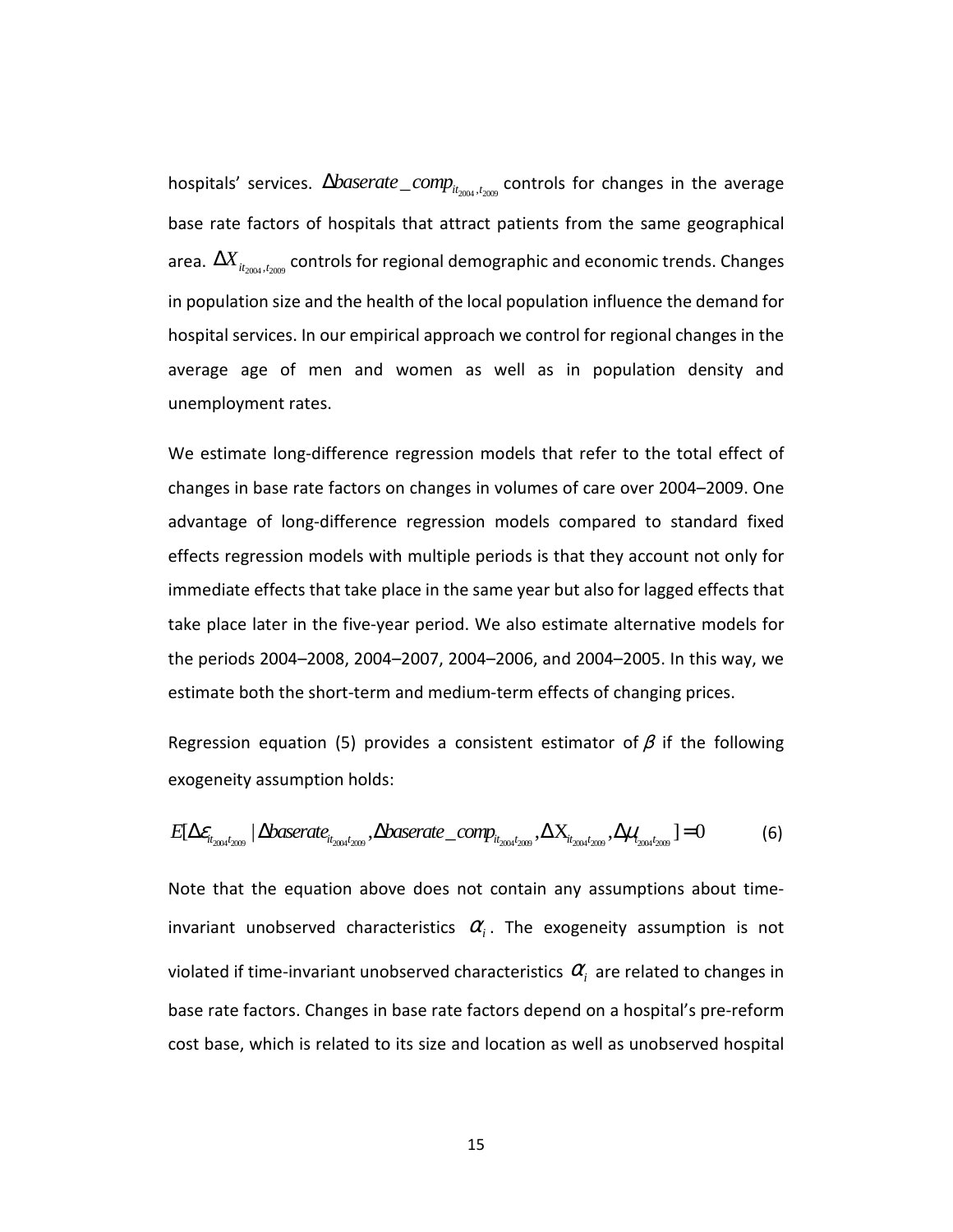characteristics. This does not violate the exogeneity assumption per se as long as changes in base rate factors are not related to changes in time-varying unobserved hospital characteristics  $\Delta \mathcal{E}_{it_{2004}t_{2009}}$  .

Our empirical approach is similar to a differences-in-differences regression approach. However, instead of looking at a binary treatment variable, we examine the effect of a change in prices, which is a continuous treatment variable. Thus, we compare not just two groups with different treatments, i.e. one treatment group and one control group, but we look at a continuous range of treatments and compare different treatments with each other.

The exogeneity assumption in equation (6) is similar to the common trend assumption in a differences-in-differences estimation framework. The exogeneity assumption may be violated if there are unobserved time-varying hospital characteristics that are related to changes in both base rate factors and hospital volumes. In the following paragraphs we discuss whether the exogeneity assumption is plausible in the context of our study. Specifically, we discuss potential violations of the exogeneity assumption and how we can test for these violations.

A first potential violation of the exogeneity assumption may arise if changes in base rate factors are correlated with unobserved underlying trends in hospital volumes. We can test for this violation by examining whether trends in hospital volumes before the introduction of the DRG system are related to subsequent changes in base rate factors. As a proxy variable for subsequent changes in the base rate factor we can use the initial base rate factor in 2004. This test is equivalent to the classical test of the common trend assumption based on pre-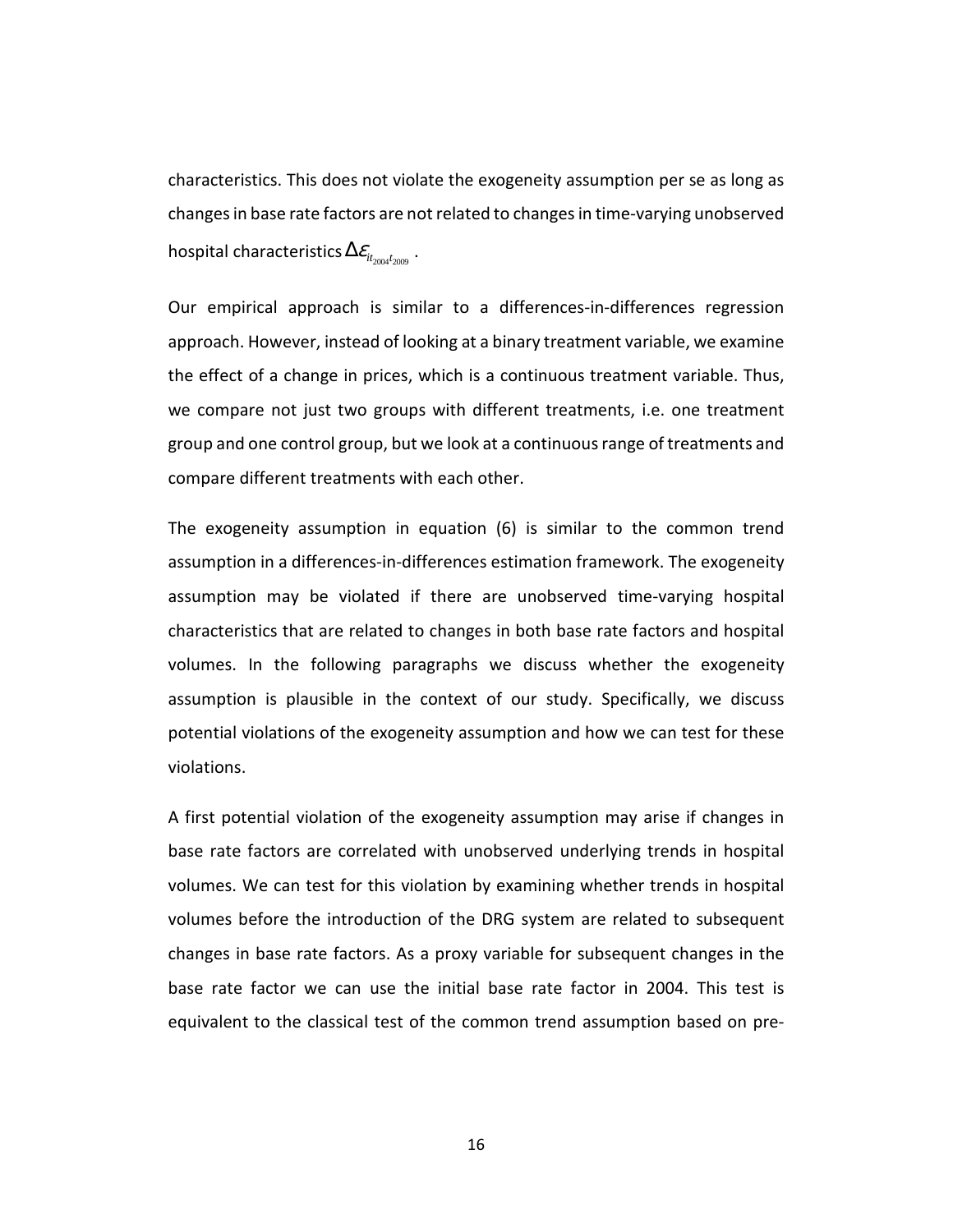trends within a differences-in-differences framework. Our test is based on the following linear regression model:

$$
\Delta vol_{h,2000-2003} = \beta_0 + baserate_{h,2004}\beta_1 + u_h
$$
\n(7)

where  $\Delta vol_{h,2000-2003}$  is the change in hospital volume between 2000 and 2003,  $\beta_0$  and  $\beta_1$  are parameters, and  $u_h$  is an error term. Under the null hypothesis that the exogeneity assumption holds, parameter  $\beta_1$  should be zero. In alternative specifications we replace  $\Delta vol_{h,2000-2003}$  with  $\Delta vol_{h,2001-2003}$  and  $\Delta vol_h$ , 2002 – 2003 ·

A second potential violation of the exogeneity assumption may be caused by mergers during 2004–2009. Mergers may be related to changes in volumes, but they may also be related to changes in base rate factors. We can test directly whether mergers are correlated with changes in base rate factors by regressing an indicator variable, which takes the value one if a hospital was party to a merger over 2004–2009, on the initial base rate factor in 2004. If there is no correlation between the initial base rate in 2004 and subsequent mergers, we can maintain the null hypothesis that the exogeneity assumption holds.

A third potential violation of the exogeneity assumption may arise if hospitals are able to influence base rate factors. This could be the case over 2005–2008, as base rate factors did not always follow the adjustment schedule shown in Figure 1 but were instead negotiated annually between sickness funds and hospitals. It is possible that deviations from the adjustment schedule in Figure 1 can be related to hospital volume. This concern does not apply to 2009, when base rate factors were equalized at the state level. In order to address this potential violation of the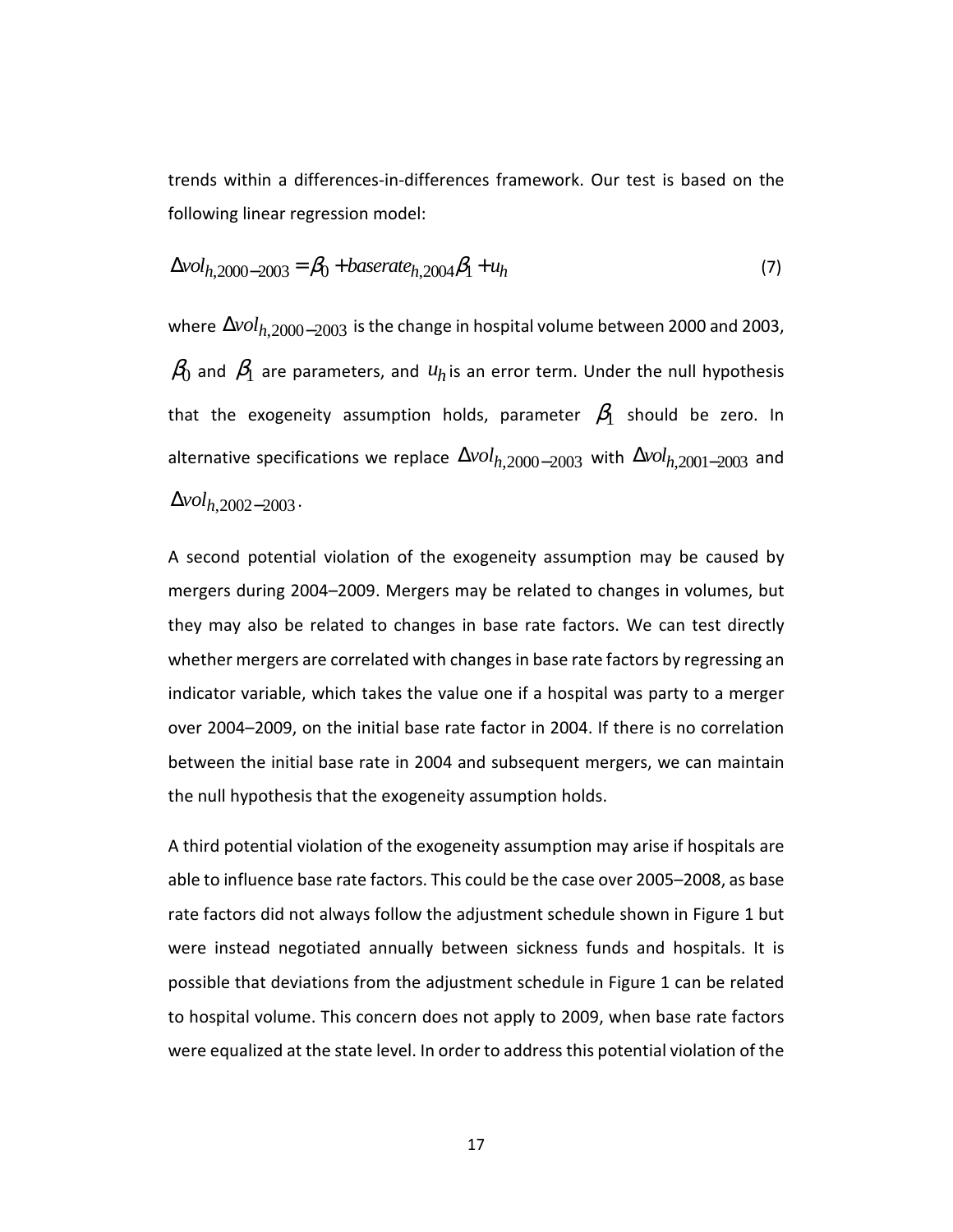exogeneity assumption we use an instrumental variables estimation approach. As an instrumental variable for  $\mathit{baseline}_{it}$  we use  $\mathit{baseline}_{it_{2004}}$  \* $\mu_{t}$  , which is the initial base rate factor for a hospital in 2004 interacted with a year indicator for year *t*. The first-stage regression equation is then given by: $10$ 

$$
baserate_{it} = \pi_1 baserate_{it_{2004}} \mu_t + \pi_2 baserate\_comp_{it} + X_{it}^{\ \ \ \tau} \pi_3 + \mu_t + \alpha_i^{\ \ \tau} \epsilon_{it}
$$
 (8)

The idea behind this instrumental variables approach is that we can use initial base rate factors in 2004 in order to predict base rate factors in subsequent years. With this approach we obtain predicted base rate factors that follow an average adjustment schedule similar to the adjustment schedule shown in Figure 1.

An alternative explanation for a negative  $\beta$  could be constraints on capacity utilization, meaning that hospitals with high initial capacity utilization are capacity constrained and that they cannot increase volumes further. If high initial capacity utilization is correlated with increasing base rate factors, this could provide an alternative explanation for a negative  $\beta$ . We can test for this alternative explanation by examining the relationship between initial capacity utilization and initial base rate factors.

#### **5. Data**

-

Our main source of data is hospital statistics from the German Statistical Office for the period 2000–2009. These hospital statistics combine information about hospital characteristics such as ownership type and size with patient-level

 $10$  The second stage is given by the linear regression model in equation (4).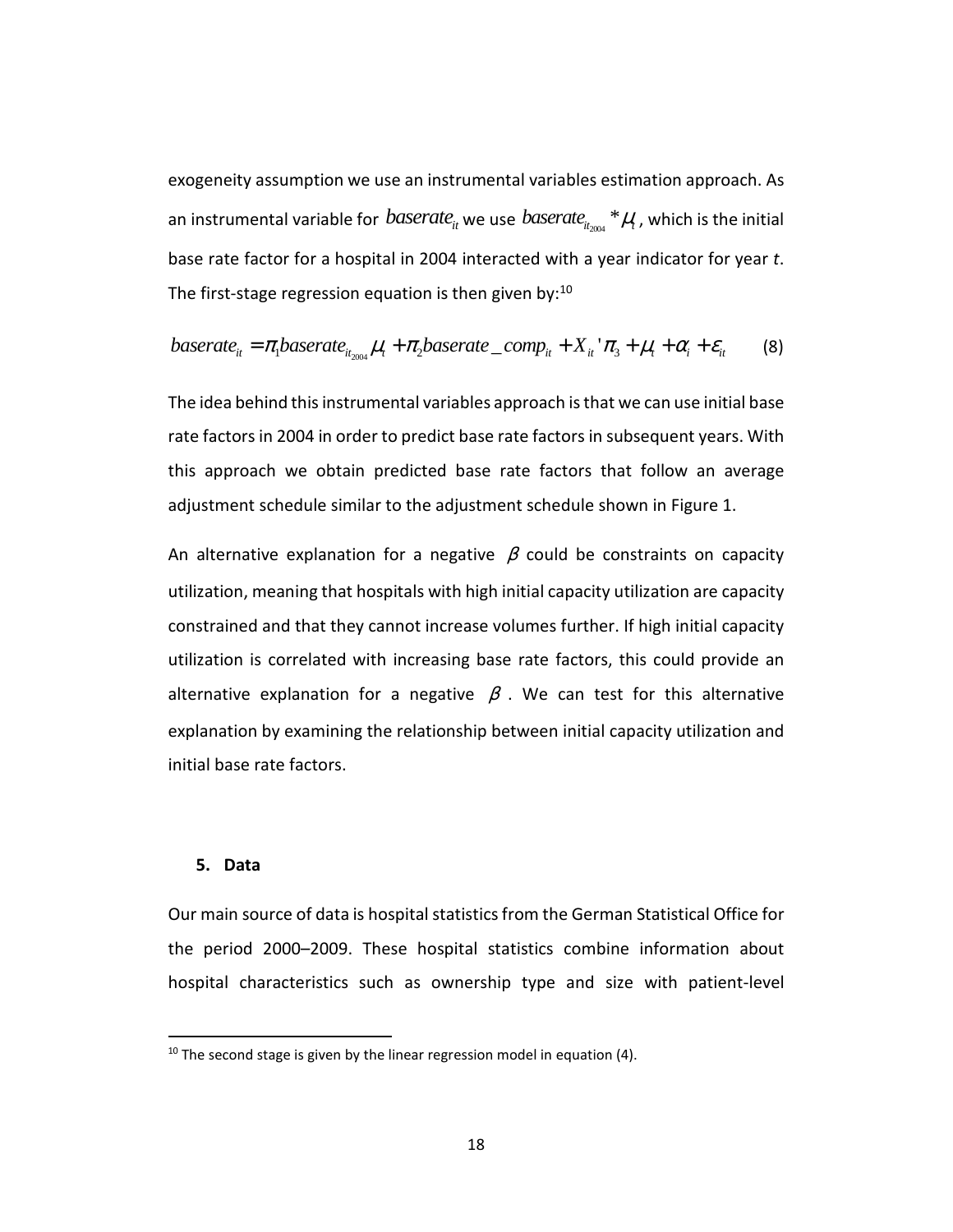information on admissions, such as the main diagnosis and county of residence for each patient. These data are merged with county-level regional indicators from the German Statistical Office and with information on base rate factors provided by AOK, a group of health insurers.

Our study is based on a 70 percent random sample of all German hospitals. Our data include 1,159 hospitals with information on the number of admissions and base rate factors in the year 2004. Of those, 165 were excluded from the sample because they are not open year-round or are day clinics or psychiatric hospitals. A further 185 hospitals were excluded because they could not be tracked up to 2009. While hospital closures were very rare during our study period, mergers were quite common.<sup>11</sup> Our baseline estimation sample consists of 801 hospitals.

Outcome variables are the natural logarithm of the total number of annual hospital admissions, the natural logarithm of the total number of annual hospital admissions for specific diagnoses classified according to ICD 9 codes, or the casemix index (the average cost-weight factors of patients admitted to a hospital in a given year). The main explanatory variable of interest is the natural logarithm of base rate factors (*vereinbarte Basisfallwerte*).

We compute a variable for the natural logarithm of the average base rate factors for competing hospitals that attract patients from the same geographical area. This calculation consists of two steps: 1) We first compute the average base rate factor for competing hospitals in each county. This calculation is based on hospital market shares for residents of each county. 2) We then compute the average base

<u>.</u>

<sup>&</sup>lt;sup>11</sup> While over 2004–2009 only 19 hospitals were closed, about 20 percent of all German hospitals were involved in mergers. These numbers are based on the RWI Krankenhauspanel, an alternative data source with detailed information on the full sample of German hospitals but no information on volume of care.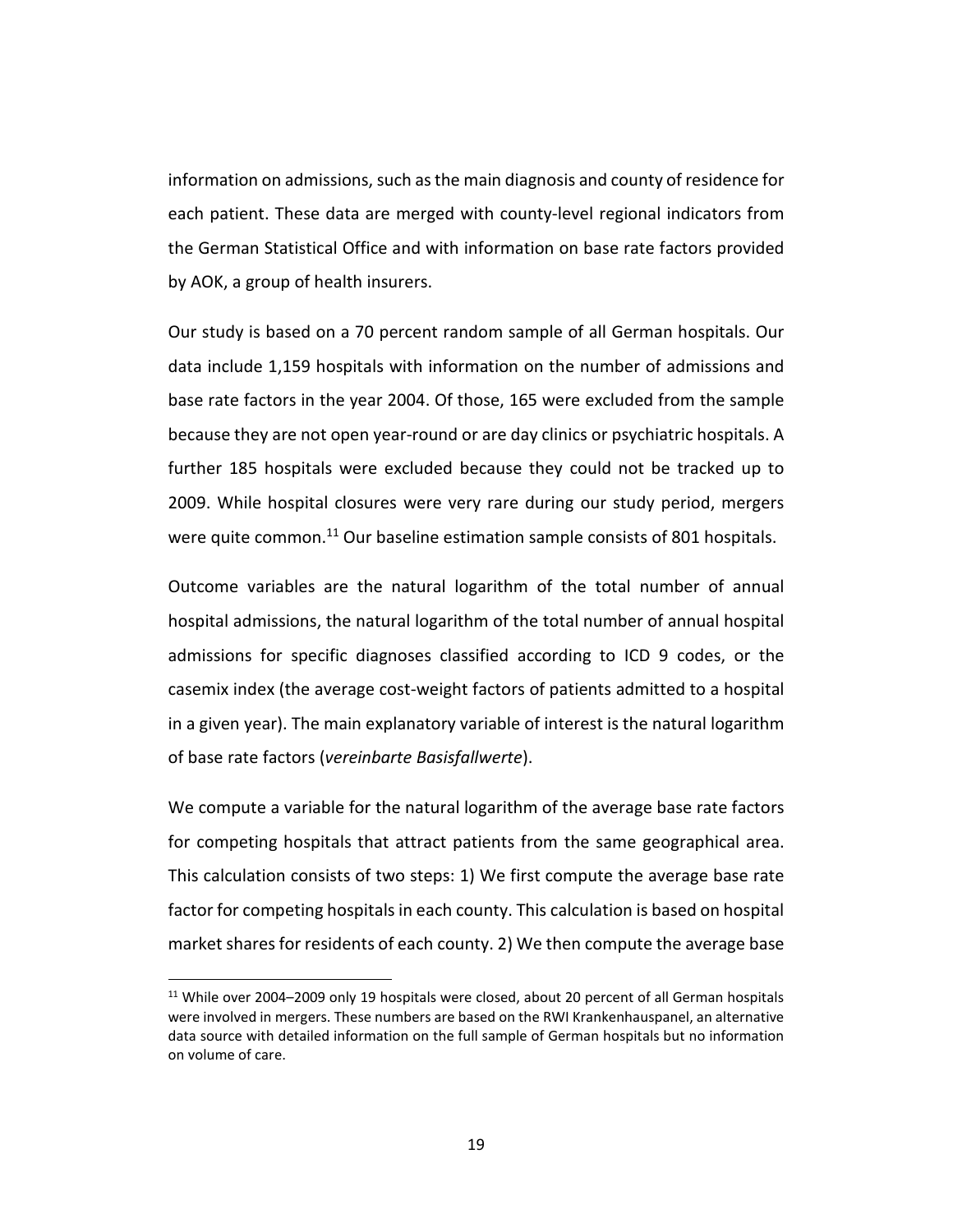rate factors for competing hospitals for each hospital. This calculation is based on the county shares of patients for each hospital, e.g. what share of a hospital's patients comes from a specific county.<sup>12</sup> Since our data come from a 70 percent random sample of German hospitals, this calculation will lead to a slightly noisy but unbiased measure of average base rate factors for hospitals that attract patients from the same geographical area.

We further compute variables on demographic and economic indicators for hospital catchment areas. For this calculation we weight county-level indicators for the average age of men, average age of women, population density, and unemployment rate based on the county shares of patients in each hospital.

Summary statistics for the hospitals in our data set are shown in Table 2. Between 2004 and 2009 the average number of admissions per hospital increased from 10,940 to 11,878. The average values of the case-mix index were very close to one. Between 2004 and 2009, public hospitals as a share of the total decreased slightly from 40.8 percent to 39.1 percent, while the share of not-for-profit hospitals fell from 45.1 percent to 44.2 percent. The remaining hospitals are private. The Herfindahl index for market concentration increased somewhat over the study period. Regional indicators showed a decline in unemployment rates and an increase in the average age of men and women. Average population density did not change much.

<u>.</u>

 $12$  Both hospital market shares for county residents and county shares for hospital patients are computed based on shares in 2004 and kept constant across years.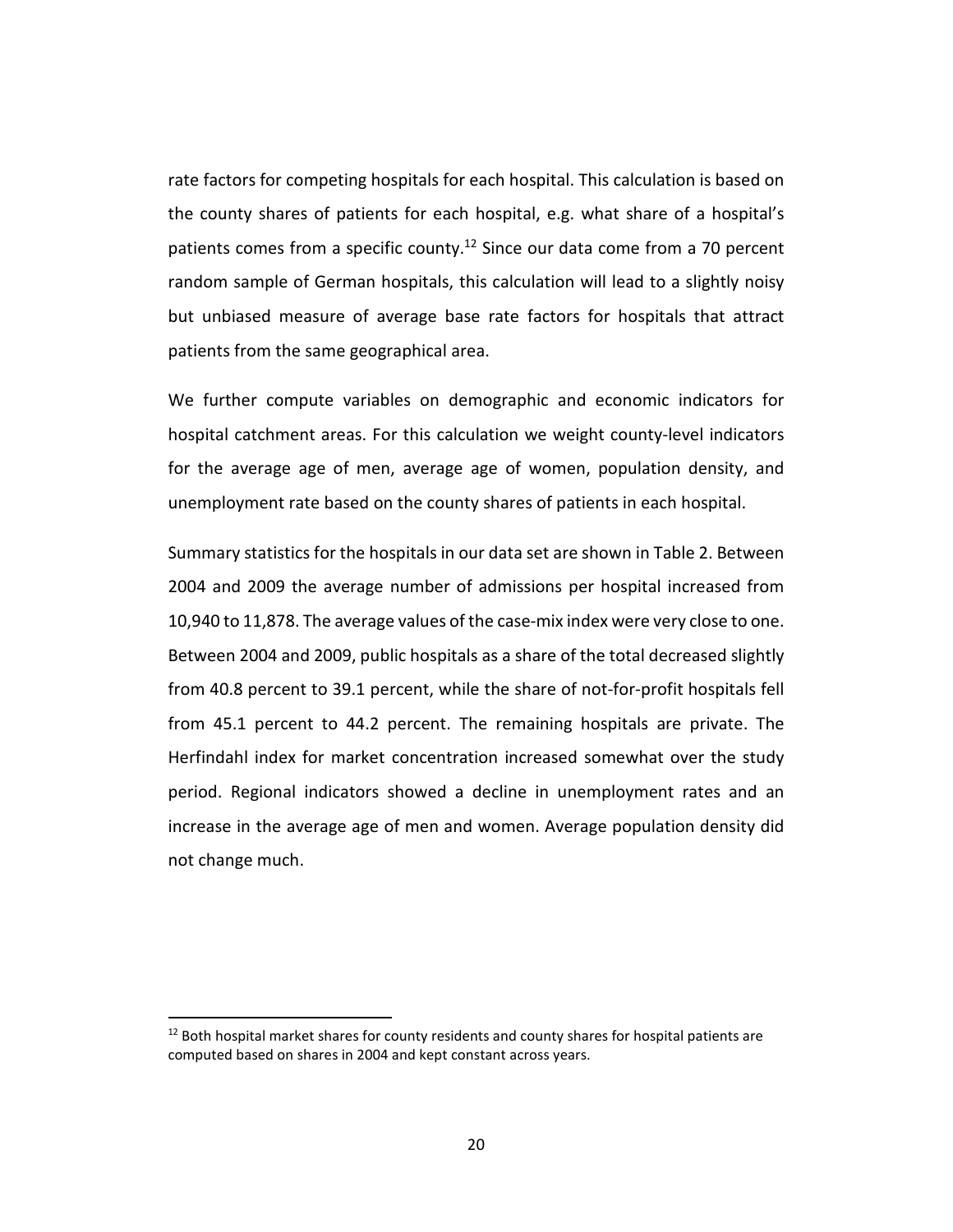#### **6. Results**

#### Baseline specification

Table 3 shows estimation results for the effect of changes in base rate factors on the number of admissions over alternative time periods. For the period 2004– 2009, a one percent increase in base rate factors led to a decrease in hospital admissions of 0.14 percent. Correspondingly, a decrease in base rate factors caused the number of admissions to increase. This effect is significantly different from zero at the five-percent level. Since the prices faced by patients were not affected by changes in the base rate factors, this effect reflects a supply-side response. This result shows that hospitals respond to higher reimbursement prices by providing fewer services, as predicted by models of supplier-induced demand.

The effect of base rate factors on the number of admissions tends to be even larger for shorter time periods. A one-percent increase in prices reduces the number of admissions by 0.32 percent for the period 2004–2008, 0.36 percent for the period 2004–2007, 0.25 percent for the period 2004–2006 period, and 0.13 percent for the period 2004–2005. These coefficients are all statistically significant at the one-percent level. These results suggest that the effect of higher prices on volume of care may be stronger in the short term than in the medium term. This can be explained if hospital costs tend to be fixed in the short run but are more variable in the medium and long run. According to our model in Section 3, the financial incentives for inducing demand depend on the difference between the price and marginal costs of additional treatment. If this difference becomes smaller for longer time periods, then we would expect the effect of prices on the number of admissions to become weaker over longer time periods.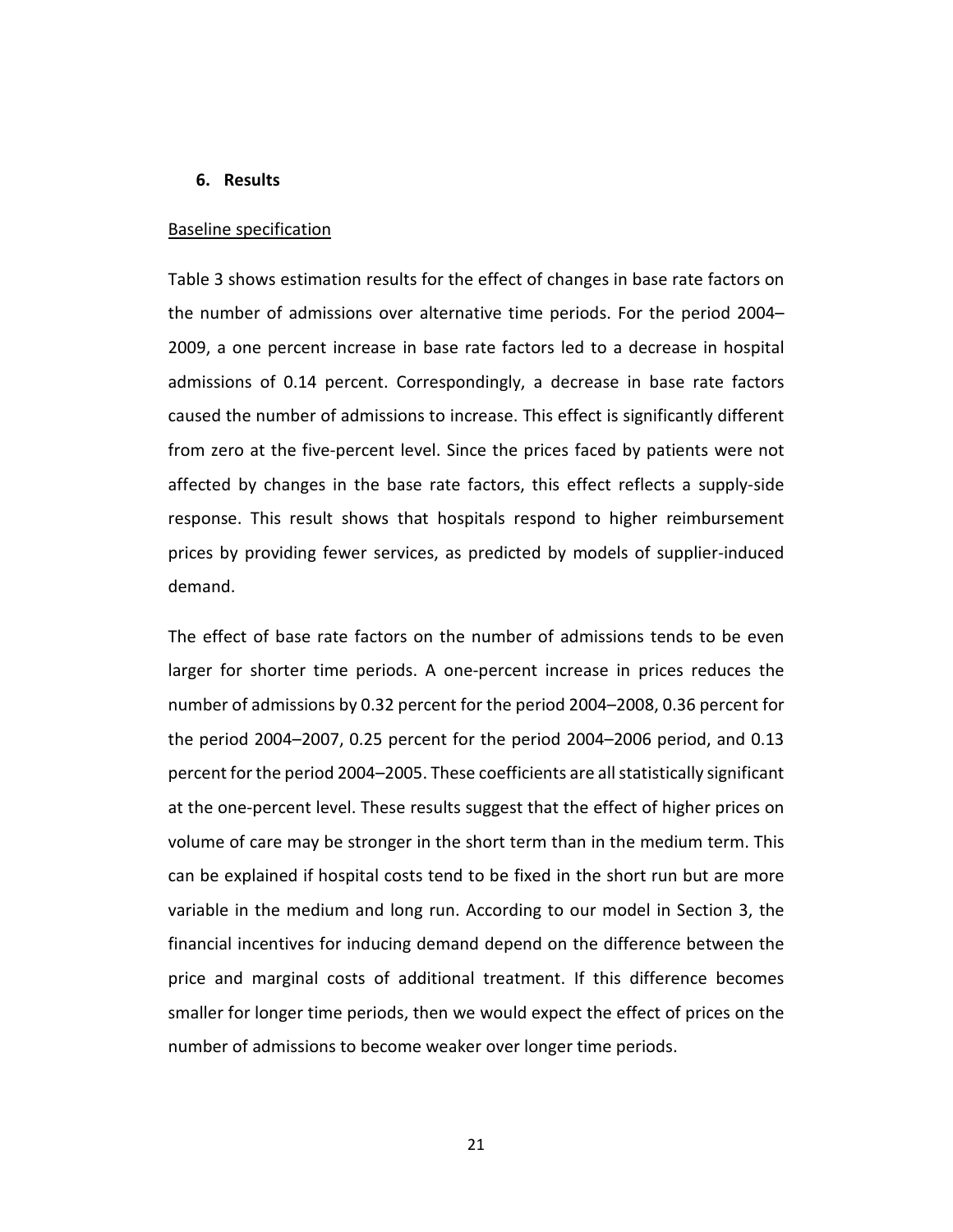#### Robustness checks

Estimation results in Table 4 show how trends in hospital volumes before the introduction of DRG payment are related to initial base rate factors. Initial base rate factors predict future price changes. Specifically, we examine whether changes in the number of hospital admissions for the periods 2000–2003, 2001– 2003, and 2002–2003 are related to the initial base rate factor in 2004. We include specifications with and without controlling for regional characteristics such as the average base rate factor of competing hospitals as well as the mean age of men and women, population density, and unemployment rate. The coefficients for base rate factors are never statistically significant, and they vary in sign. Compared with the coefficients for prices shown in Table 3, the magnitude of the coefficients for pre-trends is also much smaller. This suggests that our results cannot be explained by differences in underlying trends.

In Table 5 we show estimation results that relate initial base rate factors in 2004 to an indicator for subsequent mergers in the period 2004–2009. This estimation is based on a different data set in which we combined data on base rate factors with information on mergers. The estimation results indicate that there is no correlation between these two variables. The estimation coefficient is 0.000, and it is precisely estimated. Thus, we can rule out that merger activity leads to a violation of the exogeneity assumption. In additional analyses we also show that the estimation results in Table 3 are essentially unchanged if we restrict the sample to hospitals that do not change ownership type during the estimation period.<sup>13</sup>

-

 $13$  Results are available from the authors upon request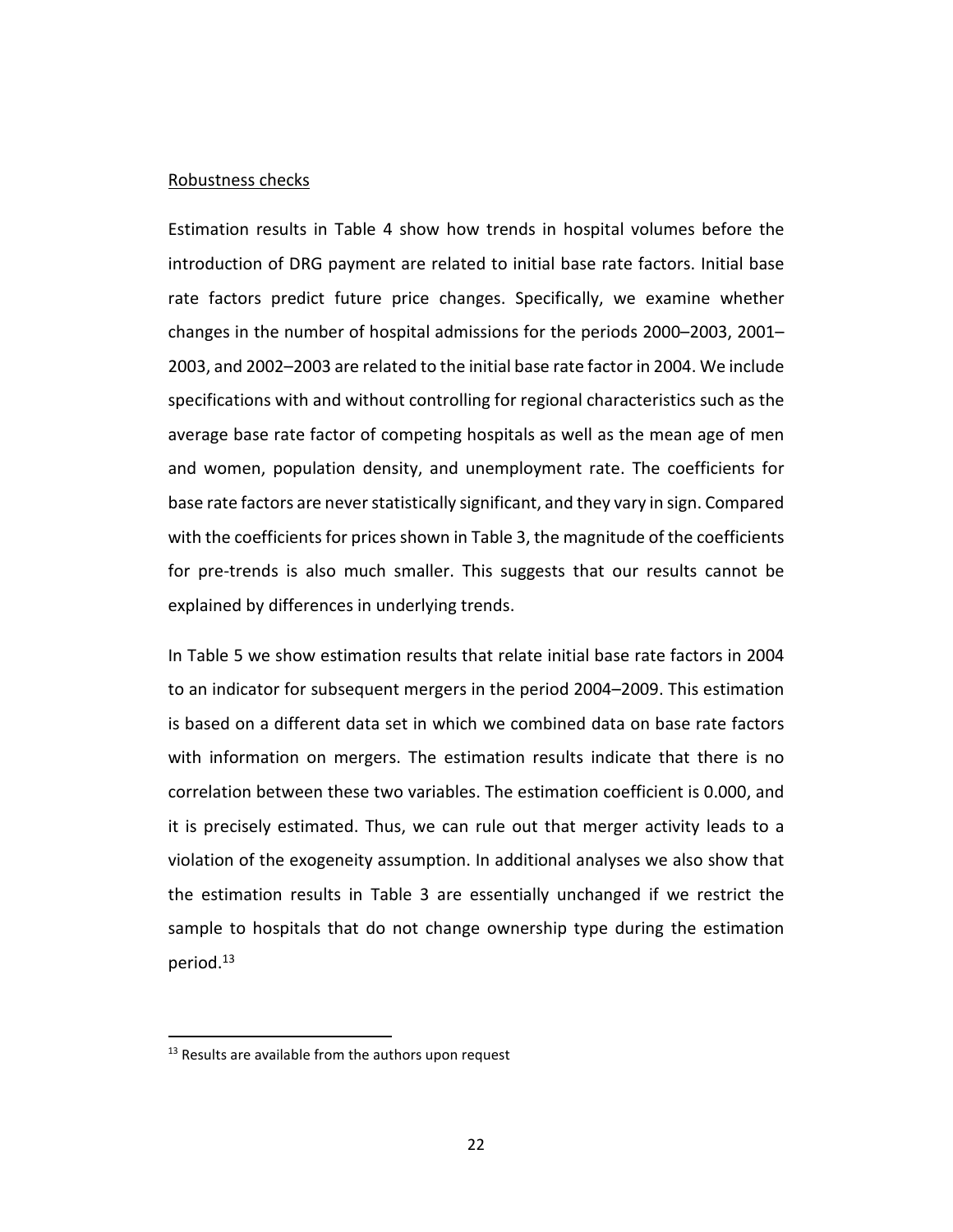Table 6 shows the results of instrumental variables estimation. Actual base rate factors for the period 2005–2008 were subject to negotiations and may deviate somewhat from the scheme illustrated in Figure  $1<sup>14</sup>$  If these deviations were related to care volume, this would violate the strict exogeneity assumption in equation (5). In order to address this concern, we use an instrumental variables estimation approach. Column (2) shows the specification for the period 2004– 2008. As an instrumental variable for *baserate*<sub>it<sub>2008</sub> we use *baserate*<sub>it<sub>2004</sub> \*  $\mu_{t_{2008}}$  , the</sub></sub> initial base rate factor for the hospital in 2004 interacted with an indicator variable for 2008. The estimation coefficient for the instrumental variable can be interpreted as an adjustment factor that predicts to what extend the difference between the initial base rate factor in 2004 and the average base rate factor is reduced over 2004–2008. The first-stage coefficient for the instrumental variable is -0.799. This coefficient implies that the initial differences in base rate factors in 2004 were reduced by 79.9 percent over 2004–2008. The first-stage F-statistics of the instrumental variable show that the instrumental variable is strong, with values far above 10. This instrumental variable approach is also valid, as this adjustment factor is determined by an exogenous variation in base rate factors introduced by the German hospital payment reform. We use an equivalent approach to account for deviations in base rate factors from the adjustment schedule in Figure 2 in the years 2005, 2006, and 2007. The corresponding regression results are shown in Columns (3) to (5) of Table 6.

The estimation results in Table 6 for the main regressions indicate that higher prices lead to decreases in treatment volume. A one-percent increase in prices

<u>.</u>

 $14$  This concern does not apply to the year 2009 when base rate factors were equalized at the state level.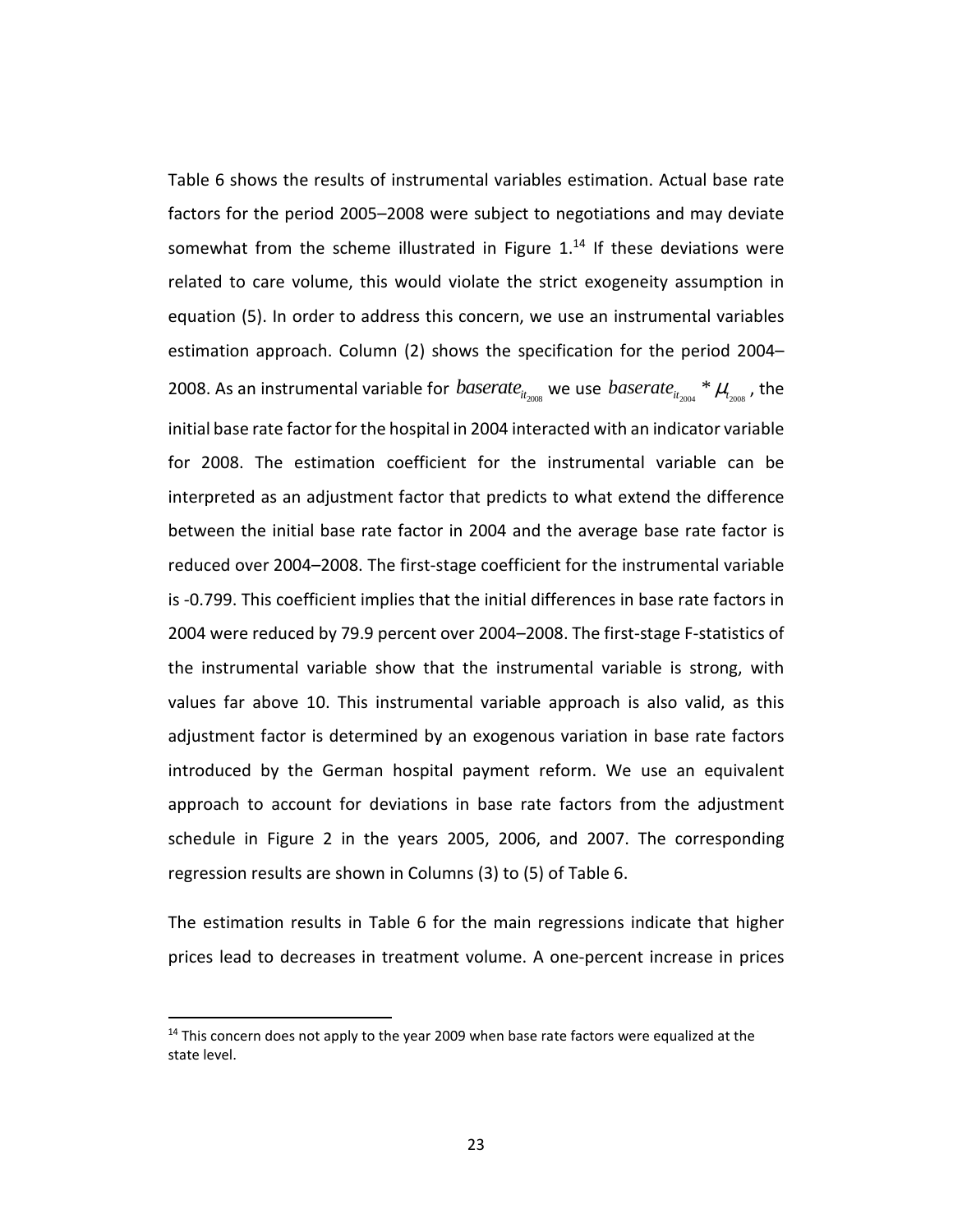reduced treatment volume by 0.195 percent for the period 2004–2008, by a similar amount for the period 2004–2007, and by a slightly smaller amount for the period 2004–2006. These coefficients are statistically significant at conventional levels and are smaller than the corresponding OLS regression coefficients in Table 3. However, as for the OLS regression, they are larger than the effect of prices on volume for the period 2004–2009. For the period 2004–2005, however, the coefficient for price is smaller in absolute value and not statistically significant.

Table 7 shows the results of how capacity utilization before the reform is related with initial base rate factors in 2004. Pre-reform capacity utilization is measured using bed occupancy rates in 2003. Hospitals with higher initial base rate factors had significantly higher capacity utilization than hospitals with lower initial base rate factors. Thus, hospitals that started with higher capacity utilization before the reform also saw larger post-reform increases in the number of admissions. Subsequent increases in admission numbers cannot be explained by low initial capacity utilization.

#### Heterogeneous effects

In Table 8 we show how the effect of base rate factors on the number of admissions varies according to hospital characteristics such as ownership status, size, and the competiveness of the local market environment. Ownership status may be public, not-for-profit or private. Size is captured by indicators that show whether a hospital's total number of admissions is above or below the median. The competitiveness of the environment is captured by indicators that show whether the Herfindahl index is above or below the median. We find no evidence of the heterogeneous effects of base rate factors on the number of hospital admissions. In additional analyses we restrict the sample to hospitals that did not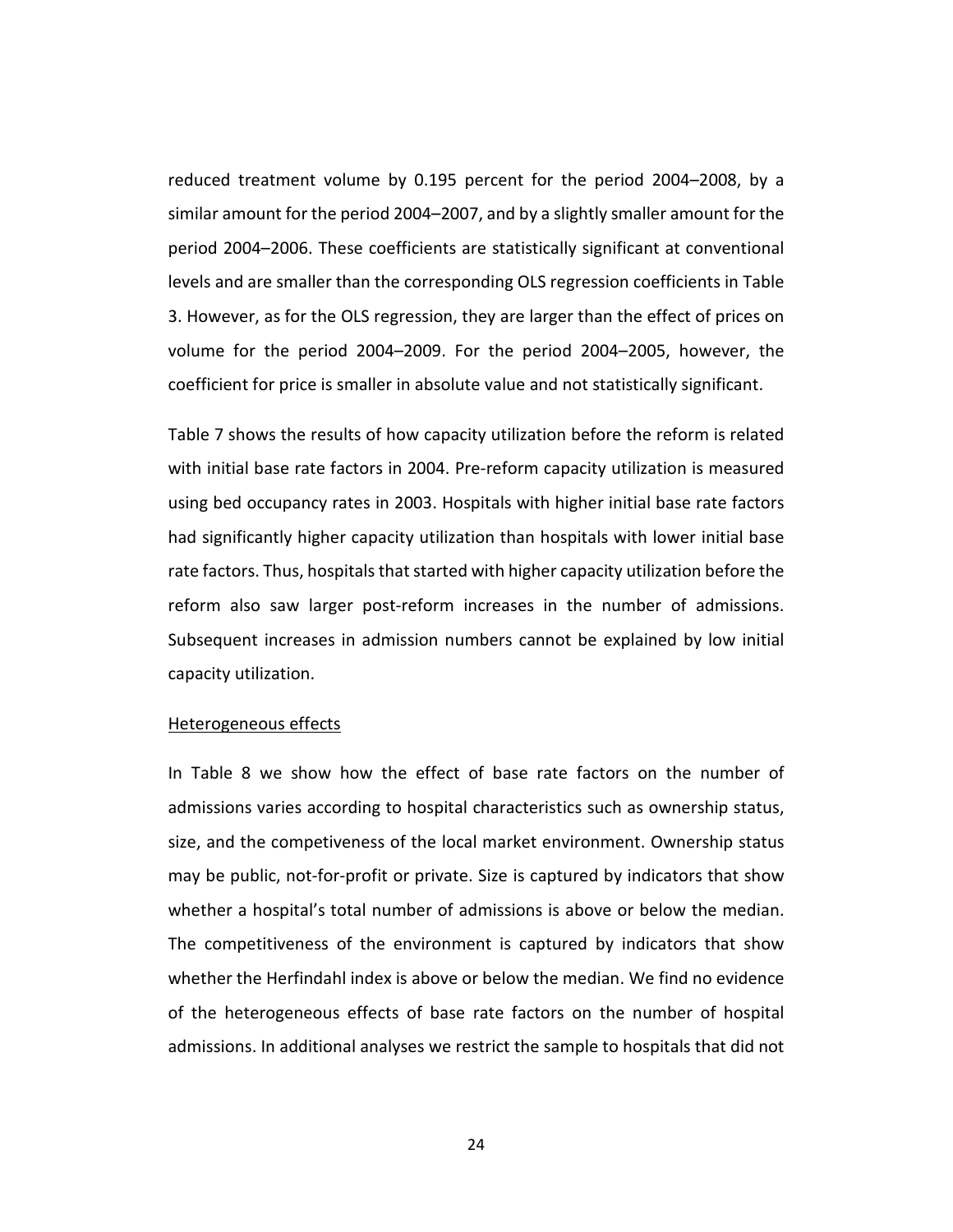switch categories, e.g. their ownership status stayed the same over 2004–2009. The results are very similar.<sup>15</sup>

#### Non-linear effects of prices on the number of admissions

Figure 2 shows non-linear effects of base rate factors on care volumes. We divide the sample of hospitals into four quartiles according to the total change in base rate factors over 2004–2009, and we estimate the effect of price changes on the number of admissions separately for each of the quartiles. The x-axis in Figure 2 shows the average base rate factors for each of the four groups at the beginning of the reform. The y-axis shows the estimation coefficients for the base rate factors for each of the four groups. These coefficients are connected by a solid line and the 95-percent confidence intervals of these coefficients are connected by dotted lines. The effect of price changes on the number of admissions tends to be larger for hospitals with low initial base rate factors. For hospitals with higher initial base rate factors, the effect of price changes is not significantly different from zero. This suggests that the income effect of changing prices depends on the level of reimbursement prices: Hospitals respond more strongly to price changes when they receive lower payment for their services.

#### Effects of prices on the number of admissions for specific diagnoses

In Table 9 we show estimation results for the effect of prices on the number of admissions for specific diagnoses. We focus on diagnoses with large regional variation in treatment according to a report published by Organization for Economic Cooperation and Development (OECD) (Kumar and Schoenstein 2013).

<u>.</u>

<sup>&</sup>lt;sup>15</sup> Results are available from the authors on request.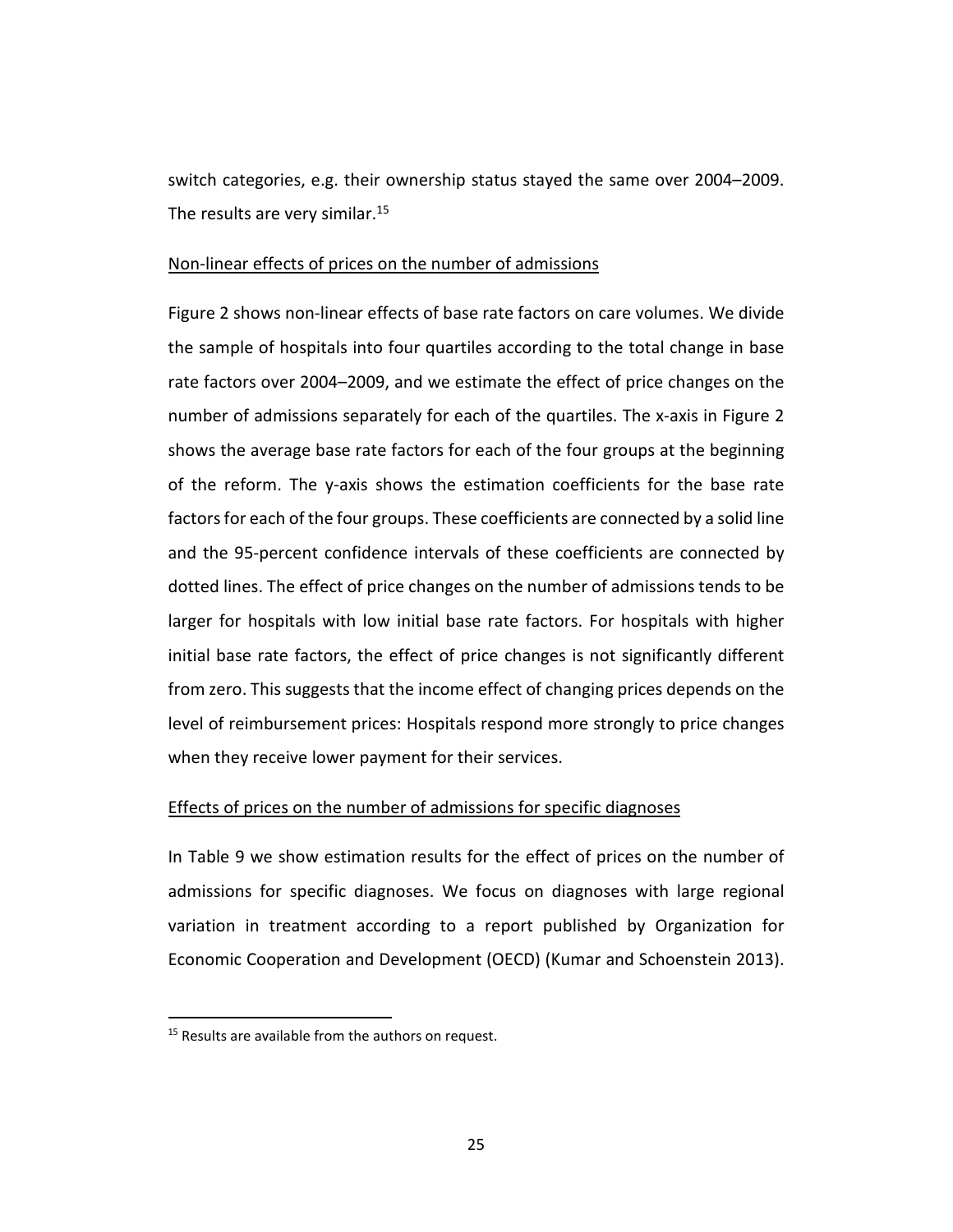Diagnoses with a large amount of regional variation may be particularly susceptible to demand inducement. Specifically, we look at cataracts (three-digit ICD 9 code H25), chronic tonsillitis (three-digit ICD 9 code J35), cesarean sections (three-digit ICD 9 code O82), prostate cancer (three-digit ICD 9 code C61), and breast cancer (three-digit ICD 9 code C50). We restrict the sample to hospitals that had at least 30 admissions with the relevant diagnosis in a given year. We find that for the period 2004–2009, a one-percent increase in prices reduced the number of admissions for cataracts by 1.07 percent and for tonsillitis, by 0.6 percent. For cesarean sections, the coefficient for price is negative and similar in magnitude to the effect for all admissions in Table 3. However, the coefficient is not statistically significant. For prostate cancer and breast cancer the coefficients are positive and insignificant. One limitation of our data is that we only know patients' diagnosis codes and not their treatment codes. By using ICD 9 diagnosis codes we cannot distinguish whether, for example, a cancer patient underwent surgery.

#### **Effects of prices on the intensity of treatment**

Table 10 shows estimation results for the effect of changes in base rate factors on the case-mix index over different time periods. For the period 2004–2009, a onepercent increase in prices led to a decrease in the case-mix index by 0.29 percentage points. This coefficient is statistically significant at the one-percent level. The results for shorter time periods tend to be even stronger, with the exception of the period 2004–2005. This last result may be explained by a smaller sample size: In 2005, a large number of hospitals had missing information on casemix indices.

These results suggest that higher prices lead to a substantial decrease in the average charges for hospital patients. There are two possible explanations for this.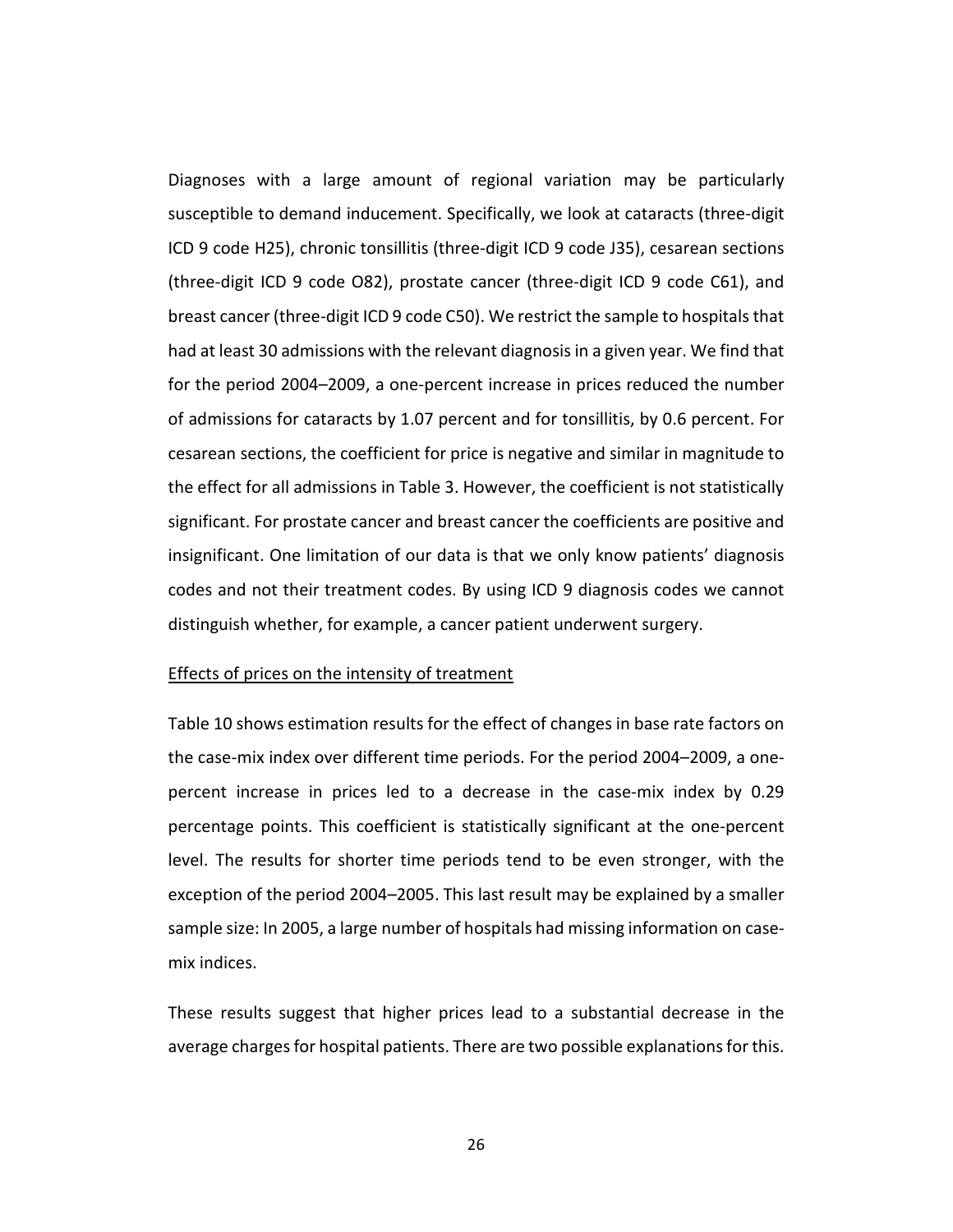Firstly, it is possible that higher prices lead to a reduction in up-coding, i.e. hospitals are less likely to classify services into higher-paying DRGs (see, for example, Dafny 2005, Juerges and Koeberlein 2013). Secondly, it is also possible that hospitals respond to higher prices by adjusting the intensity of treatment (see, for example, Cutler 1995).

DRG cost-weight factors for diagnoses were not constant during our study period. DRG weights are adjusted annually. Therefore, it is possible that the case-mix index in hospitals where prices fell increased not only because of up-coding or more intensive treatment plans but also because of higher DRG weights for the services these hospitals offered.

#### **7. Conclusions**

We examine the effect of hospital payment on care volumes based on a reform of hospital financing in Germany. In 2004, hospital payment for patients in Germany was transformed to a system where reimbursement is based on diagnosis related groups (DRGs). At the start of the reform, payment rates for the same diagnosis varied widely between hospitals according to historical costs, but over 2004–2009 payment rates were gradually equalized across hospitals. Thus, payment rates increased for some hospitals and decreased for others.

We find that a one-percent increase in payment rates for the period 2004–2009 led to a decrease in the number of hospital admissions by 0.14 percent and to a decrease in the case- mix index – a measure of the average charges per patient – of 0.29 percentage points. Our empirical results are robust to controlling for the average prices of competing hospitals as well as for regional demographic and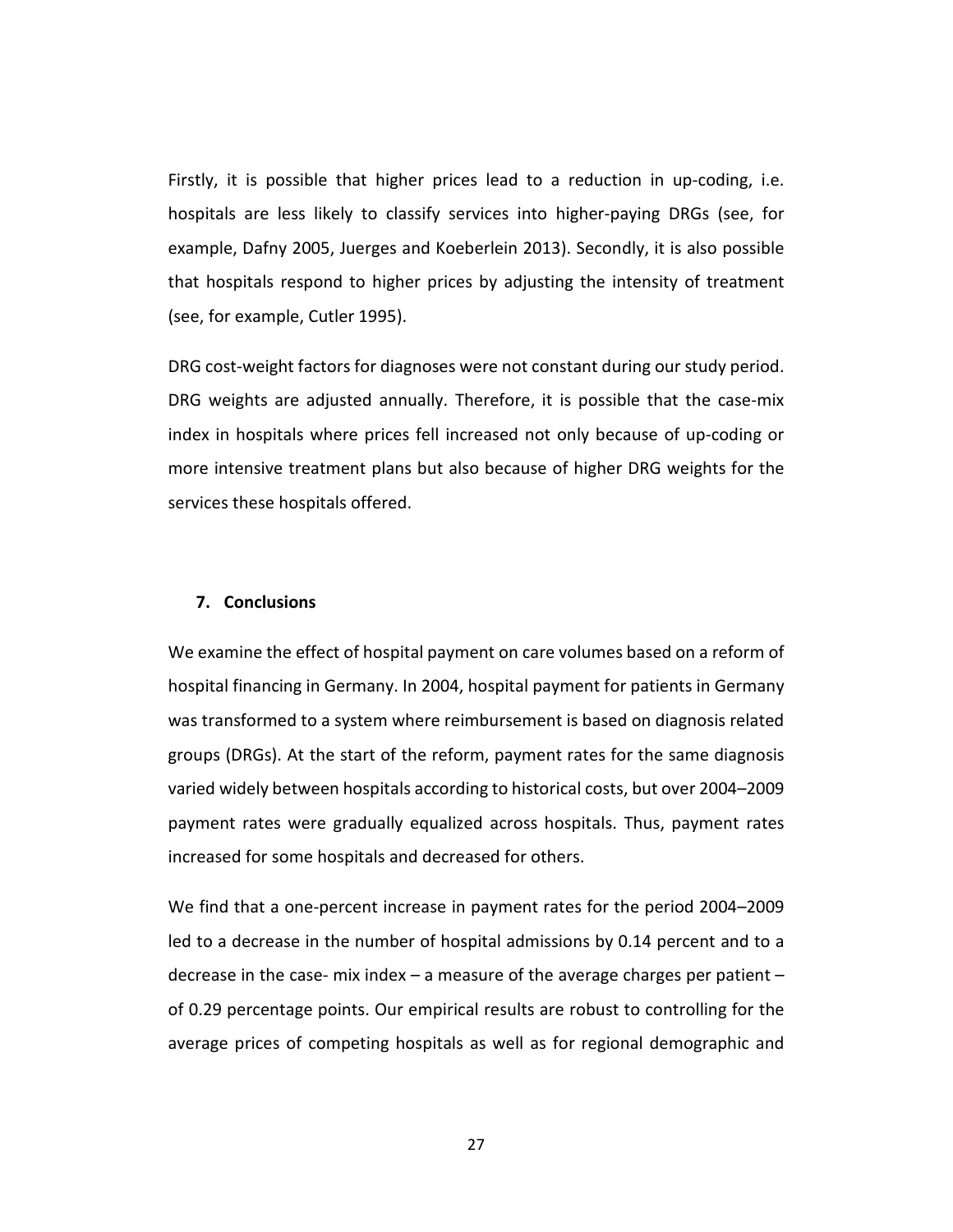economic trends. Through robustness checks we find that our results cannot be explained by pre-existing trends in volume growth, mergers or changes in ownership type, deviations from the adjustment schedule, or differences in initial capacity utilization.

Thus, our results suggest that hospitals respond to increasing prices by providing fewer services, as predicted by models of supplier-induced demand. These findings have important policy conclusions. In a world where supplier-induced demand plays an important role, price signals in medical markets will not lead to efficient outcomes. Supplier-induced demand is an important theoretical justification for imposing quantity restrictions on healthcare providers. Our findings also suggest that existing mechanisms for containing induced demand in Germany are not very effective.

In this study we provide evidence of income effects: Hospitals provide services in greater volumes and more intensively if they are under financial pressure. While this behavior is likely to raise healthcare expenditure, our study provides no evidence that increased treatment is harmful to patients. It is quite possible that patient health benefits from the additional treatment patients receive due to induced demand. How induced demand affects patient health is an interesting topic for future research.

#### **References**

Arrow, Kenneth J. (1963). "Uncertainy and the welfare economics of medical care." *American Economic Review*, 53, 941-973.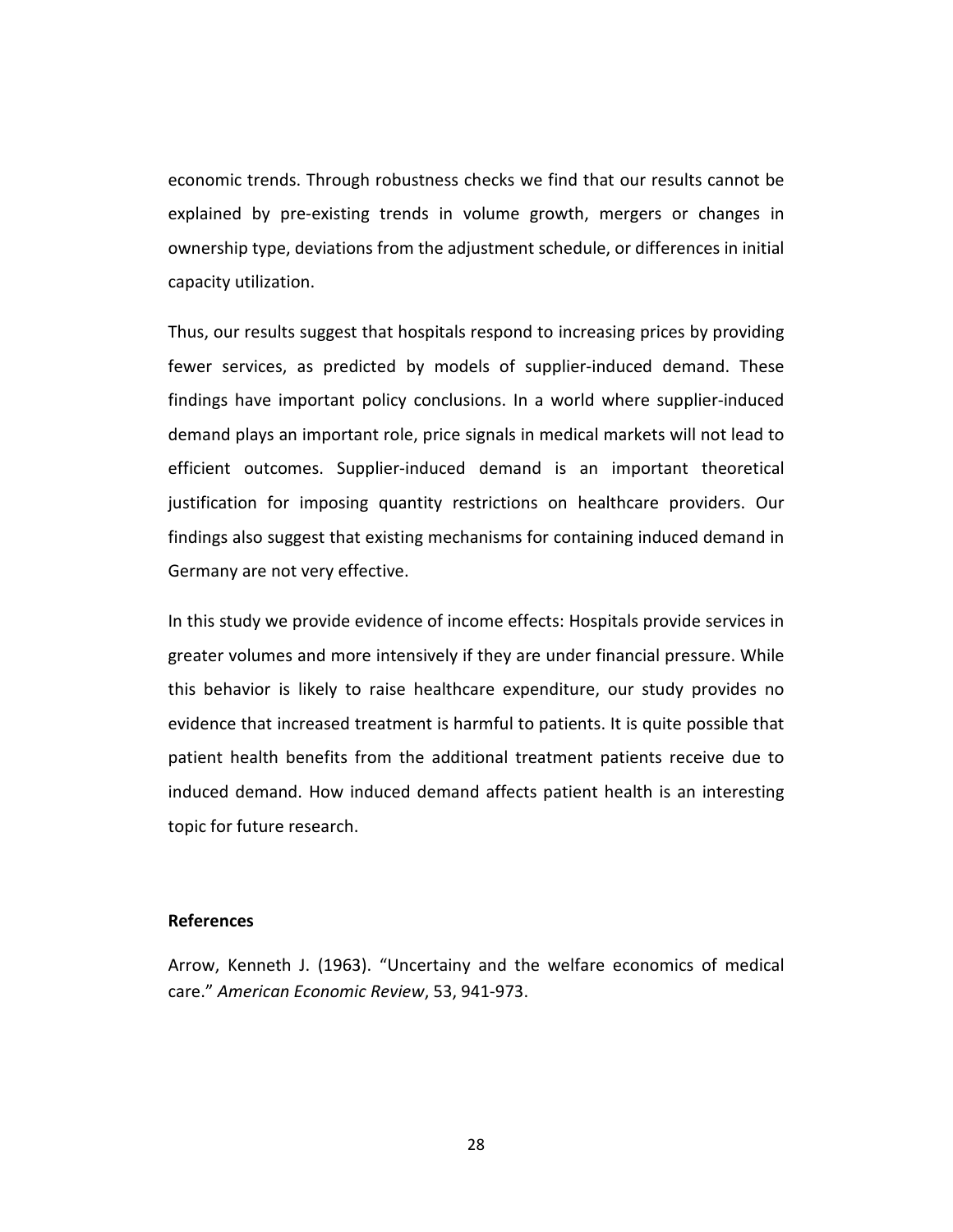Blum, Karl and Matthias Offermanns (2012). "Einflussfaktoren des Fallzahl- und Case-Mix Anstiegs in deutschen Krankenhäusern." Report commissioned by Deutsche Krankenhausgesellschaft (Association of German Hospitals), Duesseldorf.

Chernew, Michael E. and Joseph P. Newhouse (2012). "Health care spending growth." Chapter 1 in: Handbook of Health Economics Volume 2, edited by A.J. Culyer and J. Newhouse, Elsevier.

Clemens, Jeffrey and Joshua D. Gottlieb (2014). "Do physicians' financial Incentives affect medical treatment and patient health?" *American Economic Review*, 104, 1320-1349.

Congressional Budget Office (2007). "Factors underlying the growth in Medicare's spending for physicians' services." The Congress of the United States, Background paper 2597.

Cutler, David M. (1995). "The incidence of adverse medical outcomes under prospective payment." *Econometrica*, 63, 29-50.

Dafny, Leemore S. (2005). "How do hospitals respond to price changes?" *American Economic Review*, 95, 1525-1547.

Douven, Rudy C.M.H., Remco Mocking and Ilaria Mosca. (2015). "The effect of physician renumeration on regional variation in hospital treatment." *International Journal of Health Economics and Management,* 15, 215-240.

Dranove, David and Paul Wehner (1994). "Physician-induced demand for childbirth." *Journal of Health Economics,* 13, 61-73.

Evans, Robert G. (1974). "Supplier-induced demand: some empirical evidence and implications." Chapter in: The economics of health and medical care, edited by M. Perlman, Macmillan, 162-173.

Felder, Stefan, Boris Augurzky, Rosemarie Gülker, Roman Mennicken, Stefan Meyer, Jürgen Wasem, Hartmut Gülker, Nikolaus Siemssen (2012). "Mengenentwicklung und Mengensteuerung stationärer Leistungen." Report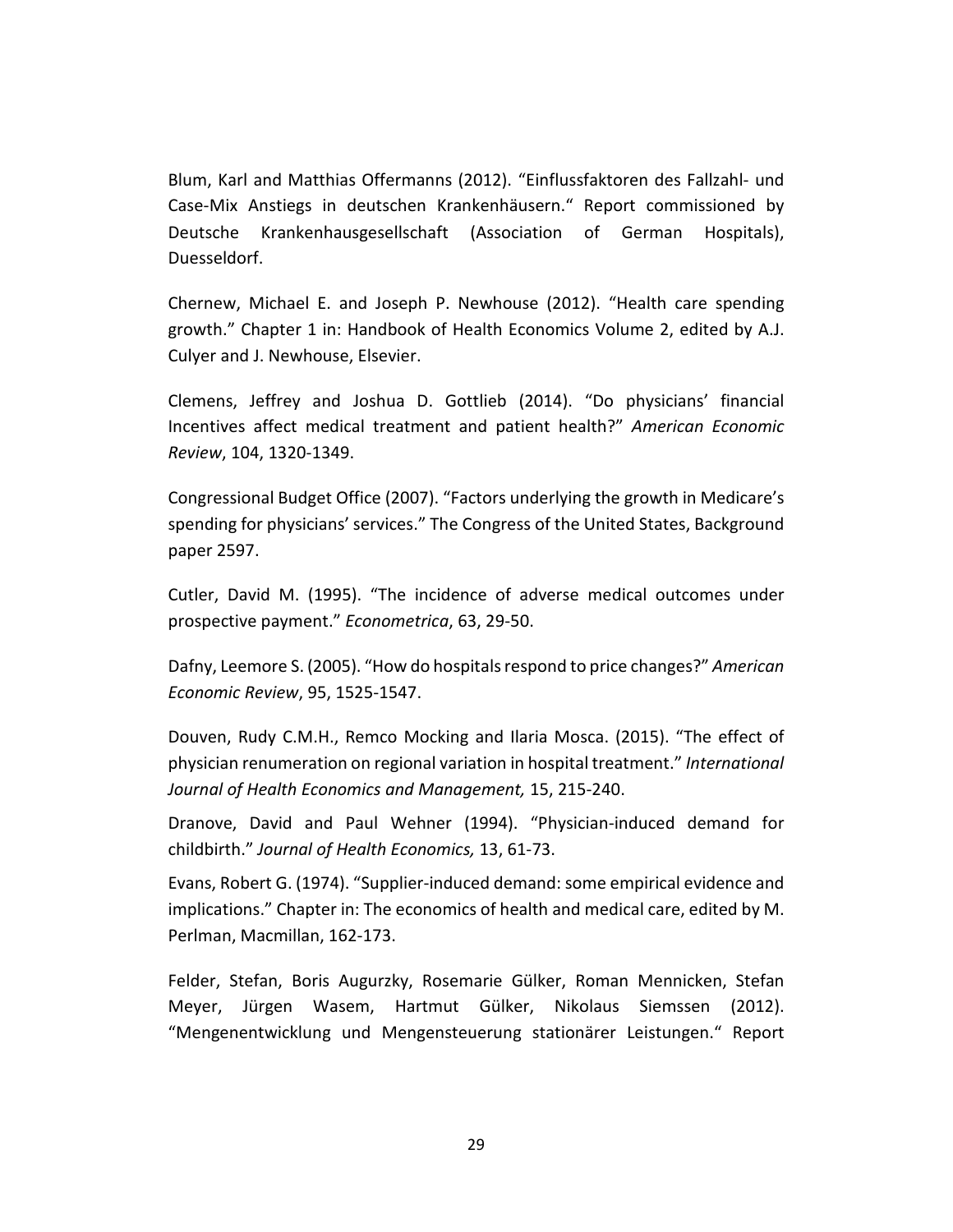commissioned by GKV Spitzenverband (Association of public health insurers), Essen.

Fuchs, Victor R. (1996). "Economics, values, and health care reform." *American Economic Review*, 86, 1-24.

GKV Spitzenverband (2012). "Studie belegt: Zuweisungen gegen Entgelt keine Einzelfälle – erhebliches Korruptionspatential." Press Release from May 22, 2012 by GKV Spitzenverband (Association of public health insurers), Berlin.

Gruber, Jonathan and Maria Owings (1996). "Physician financial incentives and Caesarean section delivery." *RAND Journal of Economics,* 27, 99-123*.* 

Heaton, Paul, and Eric Helland (2009). "Does treatment respond to reimbursement rates? Evidence from Trauma Care." RAND Working Paper WR 648-ICJ.

Jürges, Hendrik and Juliane Köberlein-Neu (2013). "First do no harm. Then do not cheat: DRG upcoding in German neonatology." Munich Center for the Economics of Aging (MEA) Working Paper 13272.

Klauber, Jürgen, Max Geraedts, Jörg Friedrich, and Jürgen Wasem (2013). "Krankenhausreport 2013." Schattauer.

Kumar, Ankit and Michael Schönstein (2013). "Managing hospital volumes, Germany and experiences from OECD countries." OECD Health Working Paper 67.

McGuire, Thomas G. (2000). "Physician Agency." Chapter 9 in: Handbook of Health Economics Volume 1, edited by A.J. Culyer and J. Newhouse, Elsevier.

Quentin, Wilm, Alexander Geissler, David Schneller-Kreinsen, Reinhard Busse (2010 ). "DRG-type hospital payment in Germany: The G-DRG system." *Euro Observer*, 12, 4-7.

Rice, Thomas H. (1983). "The impact of changing reimbursement rates on physician-induced demand." Medical Care, 21, 803-815.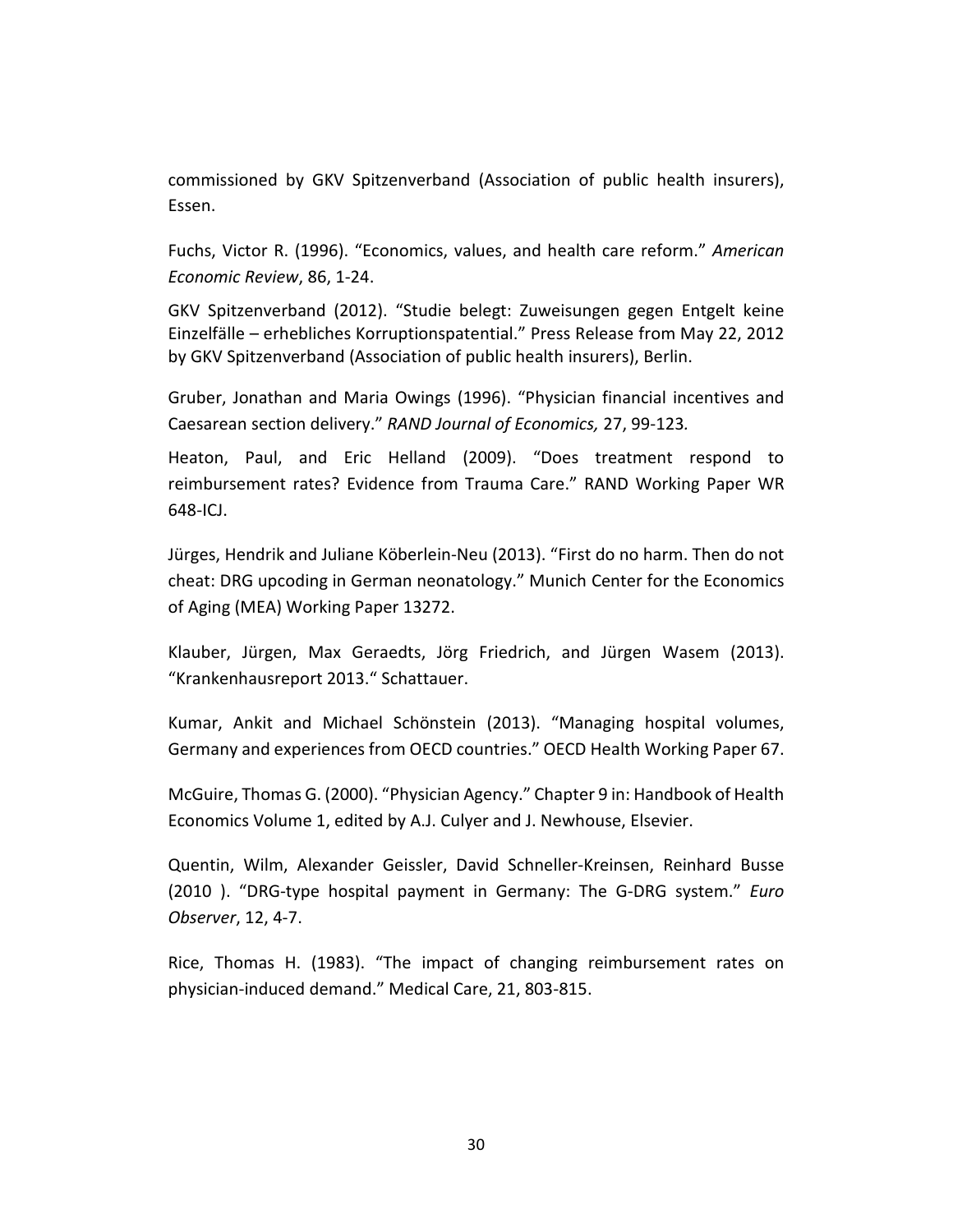Salfeld, Rainer, Steffen Hehner and Reinhard Wichels (2009). "Modernes Krankenhausmanagement: Konzepte und Lösungen." Springer.

Schreyögg, Jonas, Matthias Bäuml, Jonas Kraemer, Tilman Dette, Reinhard Busse, and Alexander Geissler (2014). "Forschungsauftrag zur Mengenentwicklung." Report for the Federal Ministry of Health in Germany.

Shigeoka, Hitoshi and Kiyohide Fushimi (2014). "Supply induced demand in newborn treatment: evidence from Japan." *Journal of Health Economics,* 35, 162- 178.

Simon, Michael (2010). "Das Gesundheitssystem in Deutschland: Eine Einführung in Struktur und Funktionsweise." 3rd edition, Huber.

Sloan, Frank A., and Chee-Ruey Hsieh (2012). "Health Economics." MIT Press.

Tuschen, Karl Heinz, Thomas Braun, and Ferdinand Rau (2005). "Erlösausgleiche im Krankenhausberiech: Eine Orientierungshilfe." *Das Krankenhaus*, 11, 955-960.

Yip, Winnie C. (1998). "Physician response to Medicare fee reductions: change in the volume of coronary artery bypass graft (CABG) surgeries in the Medicare and private sectors." *Journal of Health Economics*, 17, 675-699.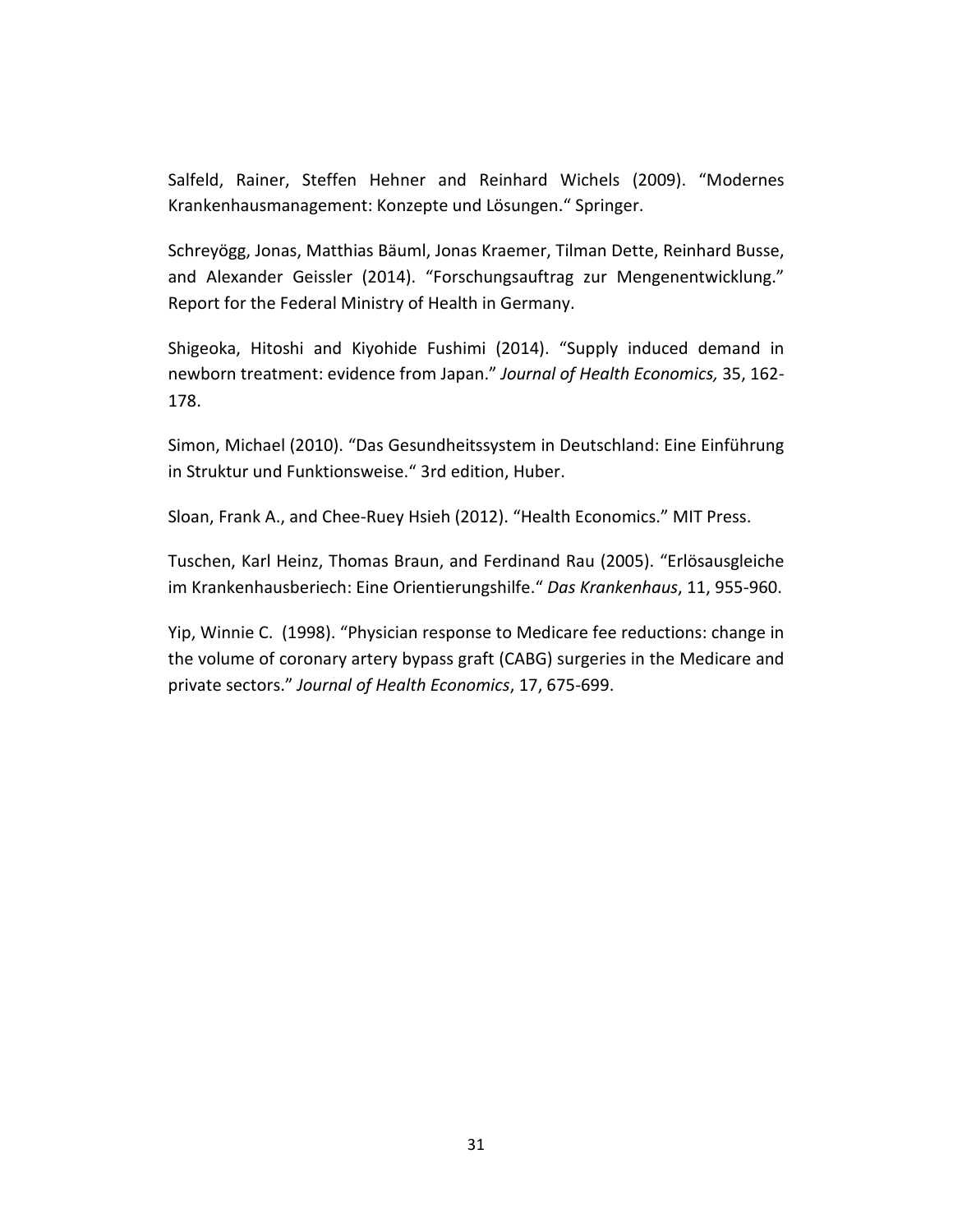**Table 1: Distribution of base rate factors (***Basisfallwerte***)** 

| Base rate factor            | Year 2004 | Year 2009* |
|-----------------------------|-----------|------------|
| 10 <sup>th</sup> percentile | 2238.12   | 2581.80    |
| 25 <sup>th</sup> percentile | 2426.92   | 2609.77    |
| 50 <sup>th</sup> percentile | 2611.24   | 2626.05    |
| 75 <sup>th</sup> percentile | 2818.19   | 2690.40    |
| 90 <sup>th</sup> percentile | 3050.17   | 2690.40    |

\* Deflated with the harmonized consumer price index to prices in 2004.

#### **Table 2: Descriptive statistics**

|                          | Year 2004 |               |           | Year 2009     |
|--------------------------|-----------|---------------|-----------|---------------|
|                          | Mean      | Standard dev. | Mean      | Standard dev. |
| Number of admissions     | 10940.590 | 10452.560     | 11878.680 | 11289.700     |
| Case mix index (CMI)     | 1.001     | 0.264         | 1.012     | 0.407         |
| Public hospitals         | 0.408     | 0.492         | 0.391     | 0.488         |
| Not-for-profit hospitals | 0.451     | 0.498         | 0.442     | 0.497         |
| Herfindahl index (HHI)   | 0.189     | 0.131         | 0.198     | 0.139         |
| Unemployment rate        | 9.935     | 4.144         | 7.726     | 3.007         |
| Average age men          | 36.950    | 1.006         | 37.889    | 0.889         |
| Average age women        | 40.093    | 1.433         | 40.628    | 1.298         |
| Population density       | 0.678     | 0.722         | 0.681     | 0.735         |
| Number of hospitals      | 801       |               | 801       |               |

#### **Table 3: Effects of price changes on number of admissions**

|                     | Log volume |             |             |             |             |  |
|---------------------|------------|-------------|-------------|-------------|-------------|--|
|                     | 2004-2009  | 2004-2008   | 2004-2007   | 2004-2006   | 2004-2005   |  |
|                     | (1)        | (2)         | (3)         | (4)         | (5)         |  |
| Log price           | $-0.136**$ | $-0.316***$ | $-0.357***$ | $-0.245***$ | $-0.126***$ |  |
|                     | (0.055)    | (0.066)     | (0.071)     | (0.063)     | (0.047)     |  |
| Log avg. price      | 0.135      | 0.059       | 0.041       | $-0.013$    | 0.126       |  |
| competitors         | (0.139)    | (0.150)     | (0.142)     | (0.158)     | (0.157)     |  |
| Regional indicators | Yes        | Yes         | Yes         | Yes         | Yes         |  |
| N (Hospitals)       | 801        | 797         | 801         | 801         | 796         |  |

Parentheses show robust standard errors, clustered at the hospital level.

Regional indicators include average age of men, average age of women, population density, and unemployment rate in a hospital's catchment area. The estimation equation also includes year indicators.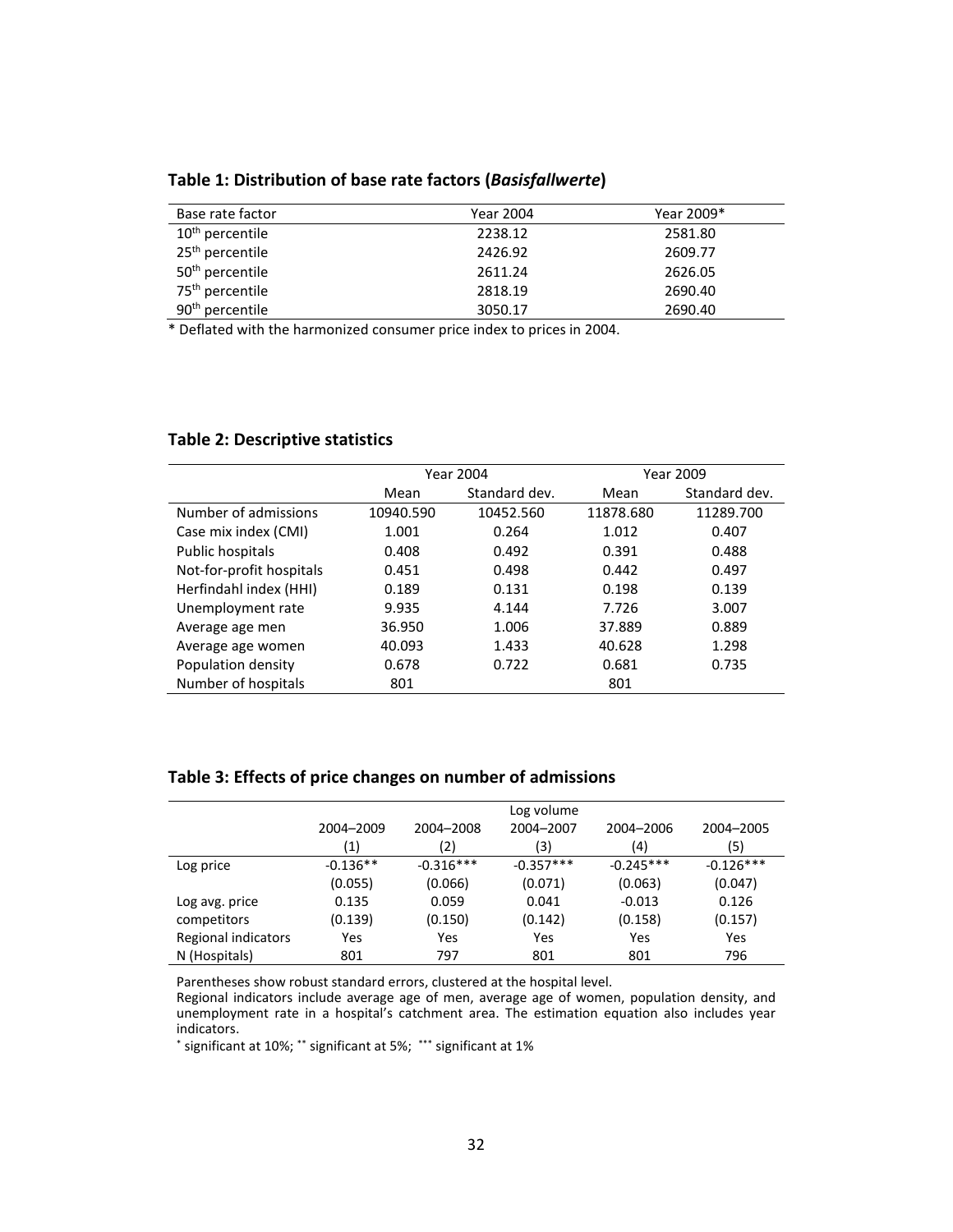| Table 4: Robustness check for different trends before the introduction of DRG |  |
|-------------------------------------------------------------------------------|--|
| payment                                                                       |  |

|                     | Change in log volume                                                 |         |         |         |          |          |  |
|---------------------|----------------------------------------------------------------------|---------|---------|---------|----------|----------|--|
|                     | $2000 -$<br>$2001 -$<br>$2001 -$<br>$2002 -$<br>$2000 -$<br>$2002 -$ |         |         |         |          |          |  |
|                     | 2003                                                                 | 2003    | 2003    | 2003    | 2003     | 2003     |  |
|                     | (1)                                                                  | (2)     | (3)     | (4)     | (5)      | (6)      |  |
| Log price           | 0.030                                                                | 0.023   | 0.014   | 0.015   | $-0.039$ | $-0.046$ |  |
| 2004                | (0.044)                                                              | (0.043) | (0.037) | (0.038) | (0.030)  | (0.032)  |  |
| Regional indicators |                                                                      |         |         |         |          |          |  |
| 2004                | No                                                                   | Yes     | No      | Yes     | No       | Yes      |  |
| N (Hospitals)       | 789                                                                  | 789     | 794     | 794     | 792      | 792      |  |

Parentheses show robust standard errors, clustered at the hospital level.

Regional indicators include average age of men, average age of women, population density, and unemployment rate in a hospital's catchment area.

\* significant at 10%; \*\* significant at 5%; \*\*\* significan

### **Table 5: Robustness check – Relationship between initial base rate factor and subsequent mergers**

|                          | Mergers (2004-2009)<br>(1) | Mergers (2004-2009)<br>(2) |
|--------------------------|----------------------------|----------------------------|
| Log Price 2004           | 0.000                      | 0.000                      |
|                          | (0.002)                    | (0.018)                    |
| Regional indicators 2004 | No                         | Yes                        |
| N (hospitals)            | 1568                       | 1568                       |

Parentheses show robust standard errors, clustered at the hospital level.

Regional indicators include average age of men, average age of women, population density, and unemployment rate in a hospital's catchment area.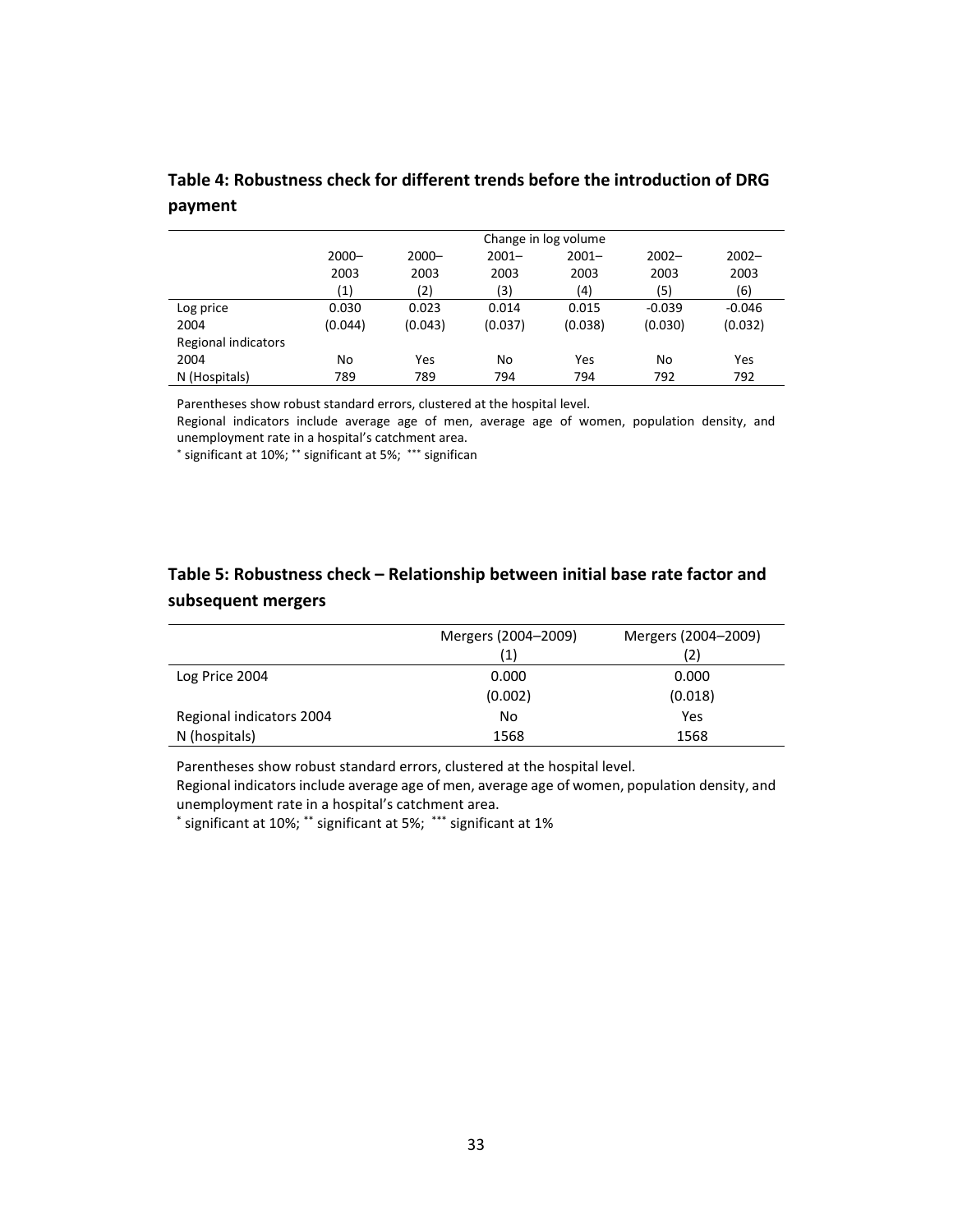|                         |             |             | Log volume  |             |             |
|-------------------------|-------------|-------------|-------------|-------------|-------------|
|                         | years 2004  | years 2004  | years 2004  | years 2004  | years 2004  |
|                         | and 2009    | and 2008    | and 2007    | and 2006    | and 2005    |
|                         | (1)         | (2)         | (3)         | (4)         | (5)         |
| Main regression         |             |             |             |             |             |
| Log price               | $-0.149***$ | $-0.195***$ | $-0.197***$ | $-0.156**$  | $-0.025$    |
|                         | (0.045)     | (0.051)     | (0.053)     | (0.063)     | (0.086)     |
| Log avg. price          | 0.137       | 0.043       | 0.024       | $-0.025$    | 0.089       |
| competitors             | (0.140)     | (0.153)     | (0.152)     | (0.157)     | (0.184)     |
| Regional indicators     | Yes         | Yes         | Yes         | Yes         | <b>Yes</b>  |
| First stage             |             |             |             |             |             |
| Log price 2004          | $-0.992***$ | $-0.791***$ | $-0.664***$ | $-0.502***$ | $-0.319***$ |
| * year indicator        | (0.005)     | (0.012)     | (0.016)     | (0.014)     | (0.013)     |
| Log avg. price          | $0.051***$  | 0.001       | 0.049       | 0.109       | 0.320       |
| competitors             | (0.015)     | (0.048)     | (0.067)     | (0.070)     | (0.083)     |
| Regional indicators     | Yes         | Yes         | <b>Yes</b>  | Yes         | <b>Yes</b>  |
| First stage F-statistic | 42807.61    | 3797.02     | 1811.35     | 1244.67     | 646.68      |
| N (hospitals)           | 801         | 797         | 801         | 801         | 796         |

#### **Table 6: Robustness check – instrumental variables estimation**

Parentheses show robust standard errors, clustered at the hospital level.

Regional indicators include average age of men, average age of women, population density, and unemployment rate in a hospital's catchment area.

\* significant at 10%; \*\* significant at 5%; \*\*\* significant at 1%

### **Table 7: Alternative explanation – different capacity utilization before the reform**

|                          | Capacity utilization 2003 | Capacity utilization 2003 |
|--------------------------|---------------------------|---------------------------|
|                          | (1)                       |                           |
| Log price 2004           | $0.099***$                | $0.102***$                |
|                          | (0.029)                   | (0.029)                   |
| Regional indicators 2004 | No                        | Yes                       |
| N (hospitals)            | 800                       | 800                       |

Parentheses show robust standard errors, clustered at hospital level.

Regional indicators include log average price of competitors, average age of men, average age of women, population density, and unemployment rate in a hospital's catchment area.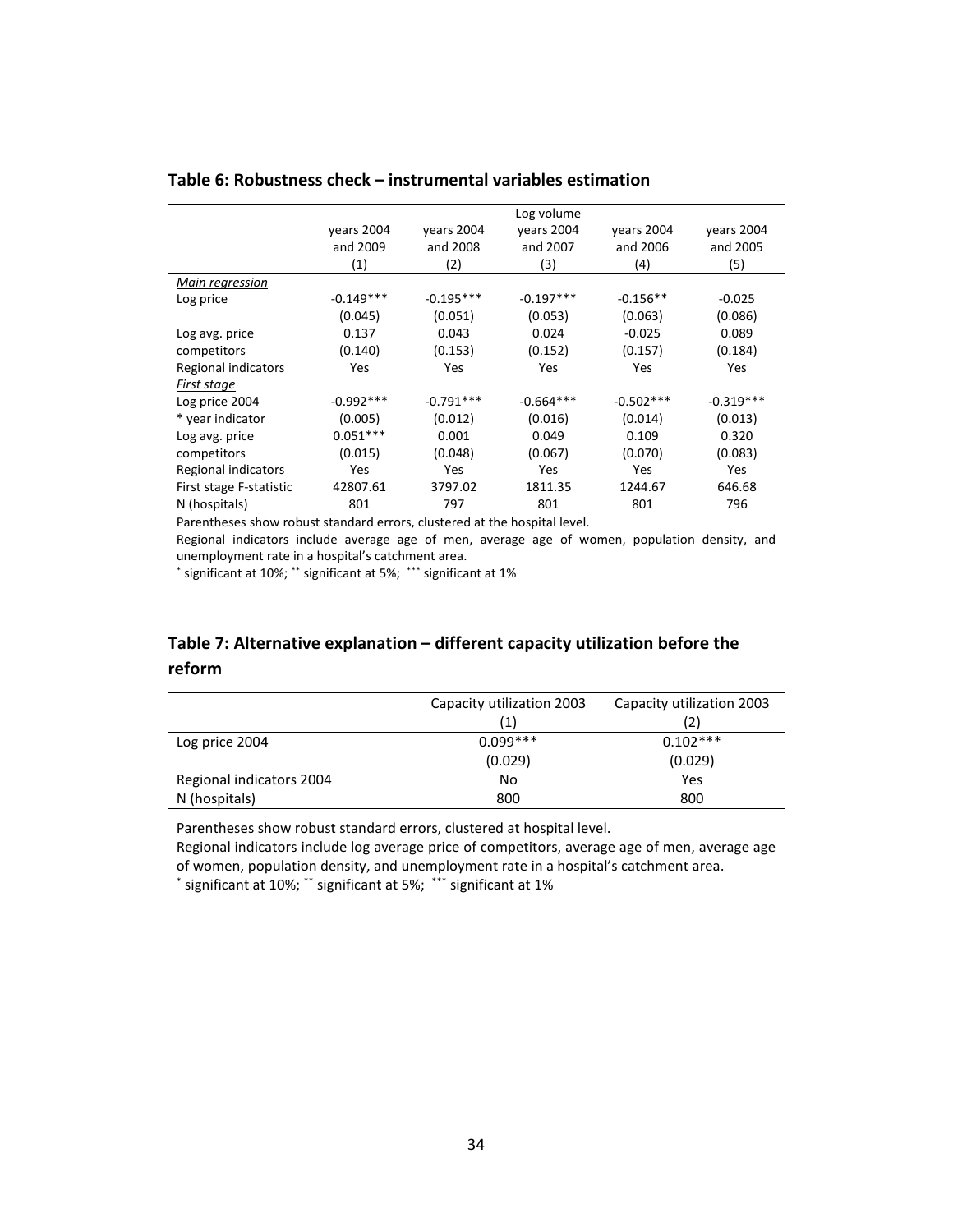|                     | Log Volume          |                     |                     |  |  |
|---------------------|---------------------|---------------------|---------------------|--|--|
|                     | years 2004 and 2009 | years 2004 and 2009 | years 2004 and 2009 |  |  |
|                     | (1)                 | (2)                 | (3)                 |  |  |
| Log price *         | $-0.132**$          |                     |                     |  |  |
| Public              | (0.056)             |                     |                     |  |  |
| Log price *         | $-0.130**$          |                     |                     |  |  |
| Not-for-profit      | (0.056)             |                     |                     |  |  |
| Log price *         | $-0.136*$           |                     |                     |  |  |
| Private             | (0.055)             |                     |                     |  |  |
| Log price *         |                     | $-0.094*$           |                     |  |  |
| Large volume        |                     | (0.053)             |                     |  |  |
| Log price *         |                     | $-0.123**$          |                     |  |  |
| Small volume        |                     | (0.053)             |                     |  |  |
| Log price *         |                     |                     | $-0.130**$          |  |  |
| High HHI            |                     |                     | (0.056)             |  |  |
| Log price *         |                     |                     | $-0.134**$          |  |  |
| Low HHI             |                     |                     | (0.055)             |  |  |
| Log avg. price      | 0.123               | 0.102               | 0.146               |  |  |
| Competitors         | (0.140)             | (0.137)             | (0.139)             |  |  |
| Regional indicators | Yes                 | Yes                 | Yes                 |  |  |
| N (hospitals)       | 801                 | 801                 | 801                 |  |  |

### **Table 8: Heterogeneous effects of price changes on number of admissions**

Parentheses show robust standard errors, clustered at hospital level.

Regional indicators include average age of men, average age of women, population density, and unemployment rate in a hospital's catchment area. The estimation equation also includes year indicators.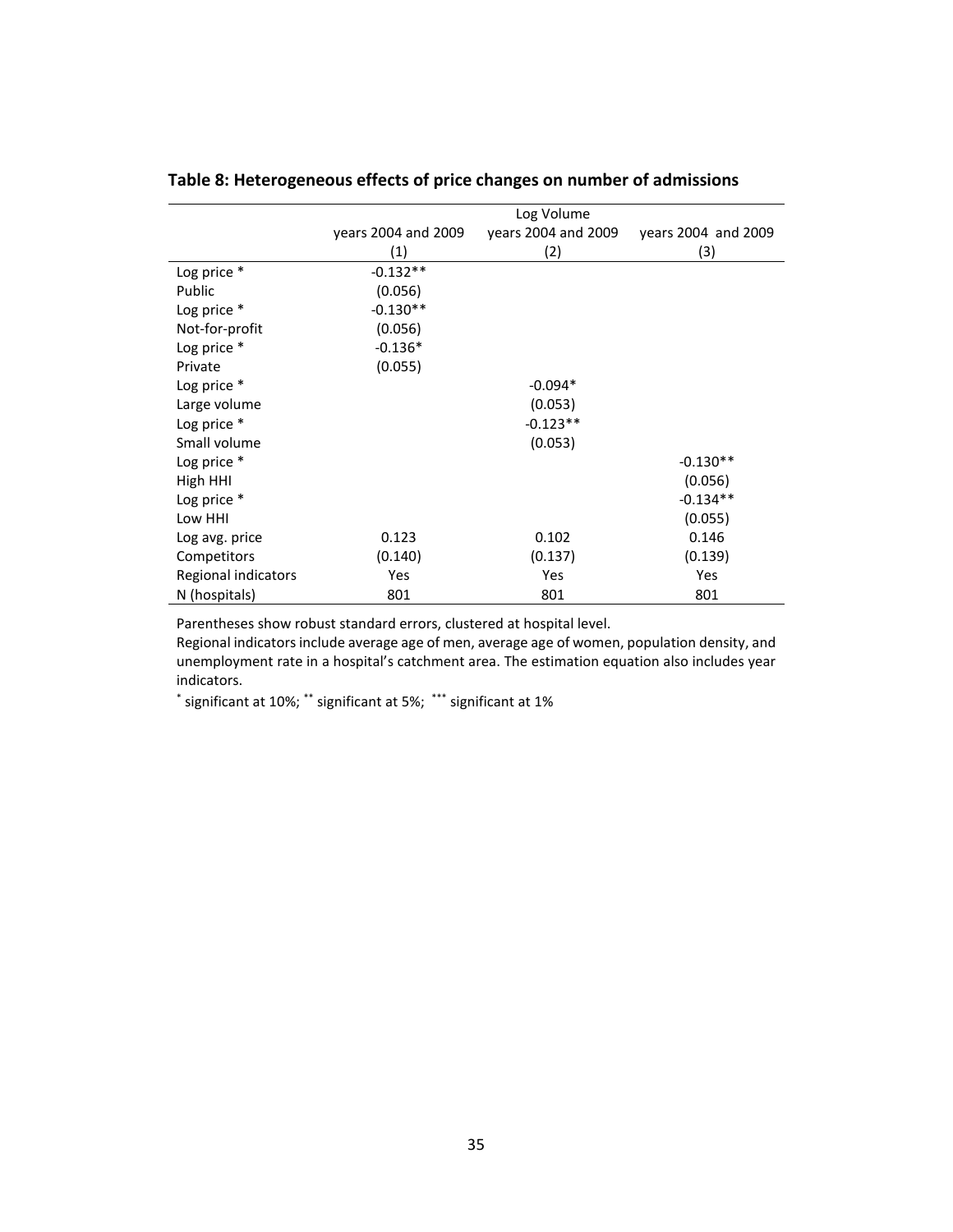|                            |            |                    | Log volume |                 |               |
|----------------------------|------------|--------------------|------------|-----------------|---------------|
|                            | Cataracts  | <b>Tonsillitis</b> | C-section  | prostate cancer | breast cancer |
|                            | vears 2004 | vears 2004         | years 2004 | vears 2004      | years 2004    |
|                            | and 2009   | and 2009           | and 2009   | and 2009        | and 2009      |
|                            | (1)        | (2)                | (3)        | (4)             | (5)           |
| Log price                  | $-1.071**$ | $-0.592***$        | $-0.267$   | 0.045           | 0.103         |
|                            | (0.462)    | (0.181)            | (0.647)    | (0.256)         | (0.263)       |
| Log avg. price             | $-0.163$   | $1.248**$          | $3.315**$  | 0.861           | 0.560         |
| competitors                | (1.302)    | (0.553)            | (1.512)    | (0.674)         | (0.640)       |
| <b>Regional indicators</b> | Yes        | Yes                | Yes        | Yes             | Yes           |
| N (hospitals)              | 114        | 335                | 87         | 268             | 387           |

#### **Table 9: Effect of price changes on volume of treatment for specific diagnoses**

Parentheses show robust standard errors, clustered at hospital level.

Regional indicators include average age of men, average age of women, population density, and unemployment rate in a hospital's catchment area. The estimation equation also includes year indicators. \* significant at 10%; \*\* significant at 5%; \*\*\* significant at 1%

#### **Table 10: Effects of price changes on case-mix Index**

|                     | <b>CMI</b>  |             |             |             |            |  |
|---------------------|-------------|-------------|-------------|-------------|------------|--|
|                     | vears 2004  | years 2004  | vears 2004  | vears 2004  | vears 2004 |  |
|                     | and 2009    | and 2008    | and 2007    | and 2006    | and 2005   |  |
|                     | (1)         | (2)         | (3)         | (4)         | (5)        |  |
| Log price           | $-0.285***$ | $-0.382***$ | $-0.377***$ | $-0.279***$ | $-0.007$   |  |
|                     | (0.082)     | (0.080)     | (0.082)     | (0.056)     | (0.011)    |  |
| Log avg. price      | $-0.082$    | $-0.000$    | $-0.001$    | 0.110       | 0.149      |  |
| competitors         | (0.176)     | (0.139)     | (0.132)     | (0.094)     | (0.097)    |  |
| Regional indicators | Yes         | Yes         | Yes         | Yes         | Yes        |  |
| N (hospitals)       | 743         | 747         | 753         | 753         | 333        |  |

Parentheses show robust standard errors, clustered at hospital level.

Regional indicators include average age of men, average age of women, population density, and unemployment rate in a hospital's catchment area. The estimation equation also includes year indicators. \* significant at 10%; \*\* significant at 5%; \*\*\* significant at 1%